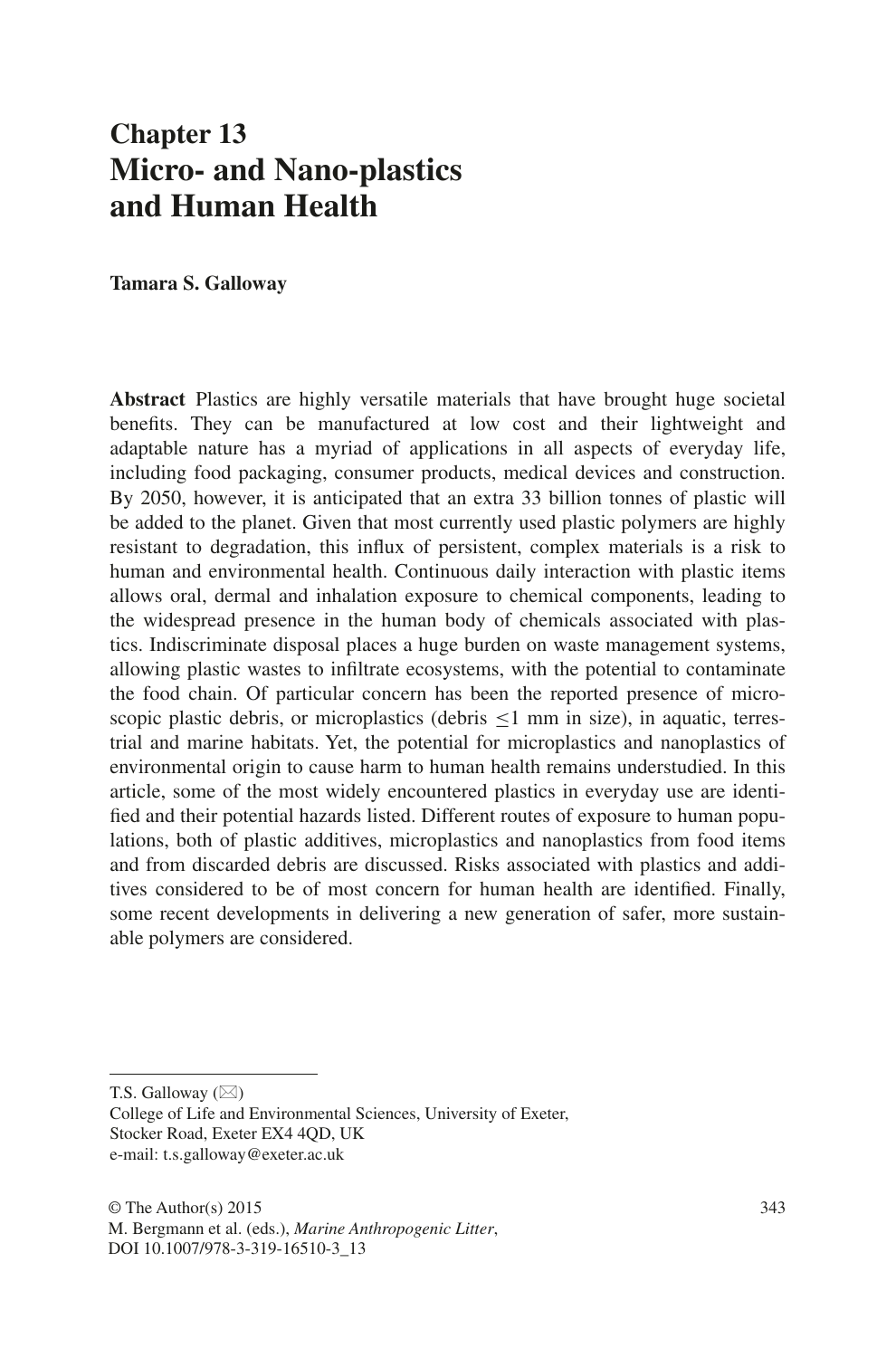### **13.1 Introduction**

If a visitor from 50 years ago were to turn up today, one of the first things he would notice (other than how much heavier we all were), would be how much plastic there is everywhere. We use plastics to wrap our food, we drink from plastic containers, cook with plastic utensils, deliver drugs to patients through plastic tubing. We increasingly use plastics and polymer composites in construction. Worldwide annual production of plastics is estimated to be in the region of 300 million tonnes. Plastic demand in the European Union alone for 2010 was estimated at 46.4 million tonnes, consisting of two main types: plastics used for packaging of food and consumer items, with the second group constituting plastics used in the construction industry (PlasticsEurope [2013\)](#page-22-0). With overall recycling rates at around 57.9 %, this corresponds to around 24.7 million tonnes of plastic debris entering the waste stream each year. Waste disposal includes littering, land fill and the sewerage system and ultimately, a significant proportion of plastic waste ends up in the sea. Jambeck et al. [\(2015](#page-21-0)) estimated that 4.8 to 12.7 million tonnes of plastic waste entered the ocean in 2010.

Whilst these figures are alarming in terms of volume, it is not yet clear how this large scale and ubiquitous use affects human health. As an example, some 14.5 million tonnes per annum of plastic is used in the food packaging industry alone (European Plastics Converters). On the positive side, improvements in food packaging can prevent bacterial infections, such as Salmonella and other food borne disease (Hanning et al. [2009;](#page-20-0) European Commission [2014\)](#page-20-1), and can prevent wastage and aid distribution. Conversely, migration of contaminants from food packaging into food is considered the main route of exposure of human populations to contaminants associated with plastics (Grob et al. [2006](#page-20-2)), with only a small fraction of the thousands of substances that may be present having been subject to extensive testing (Claudio [2012](#page-19-0)). Whilst rigorous standards are in place to regulate food-contact substances in terms of migration into food (EFSA [2011](#page-20-3)), it is less clear how these guidelines offer protection once the plastics themselves have been discarded to the environment. With only limited information available about rates of degradation and fragmentation, leaching of chemicals into environmental matrices, and entry into the food chain, it is almost impossible to estimate the cumulative risks of chronic exposure to plastics and their additives.

One way around this problem is to determine what chemicals are actually present in the human body. Human biomonitoring involves measuring the concentrations of environmental contaminants and/or their metabolites in human tissues or body fluids, such as blood, breast milk, saliva or urine. Biomonitoring is considered a gold standard in assessing the health risks of environmental exposures because it can provide an integrated measure of an individual's exposure to contaminants from multiple sources (Sexton et al. [2004\)](#page-22-1). This approach has shown that chemicals used in the manufacture of plastics are certainly present in the human population. For some chemicals, their widespread presence in the general population at concentrations capable of causing harm in animal models has raised public health concerns (Talsness et al. [2009;](#page-23-0) Melzer and Galloway [2010](#page-21-1)). The National Health and Nutrition Examination Survey (NHANES) is a program of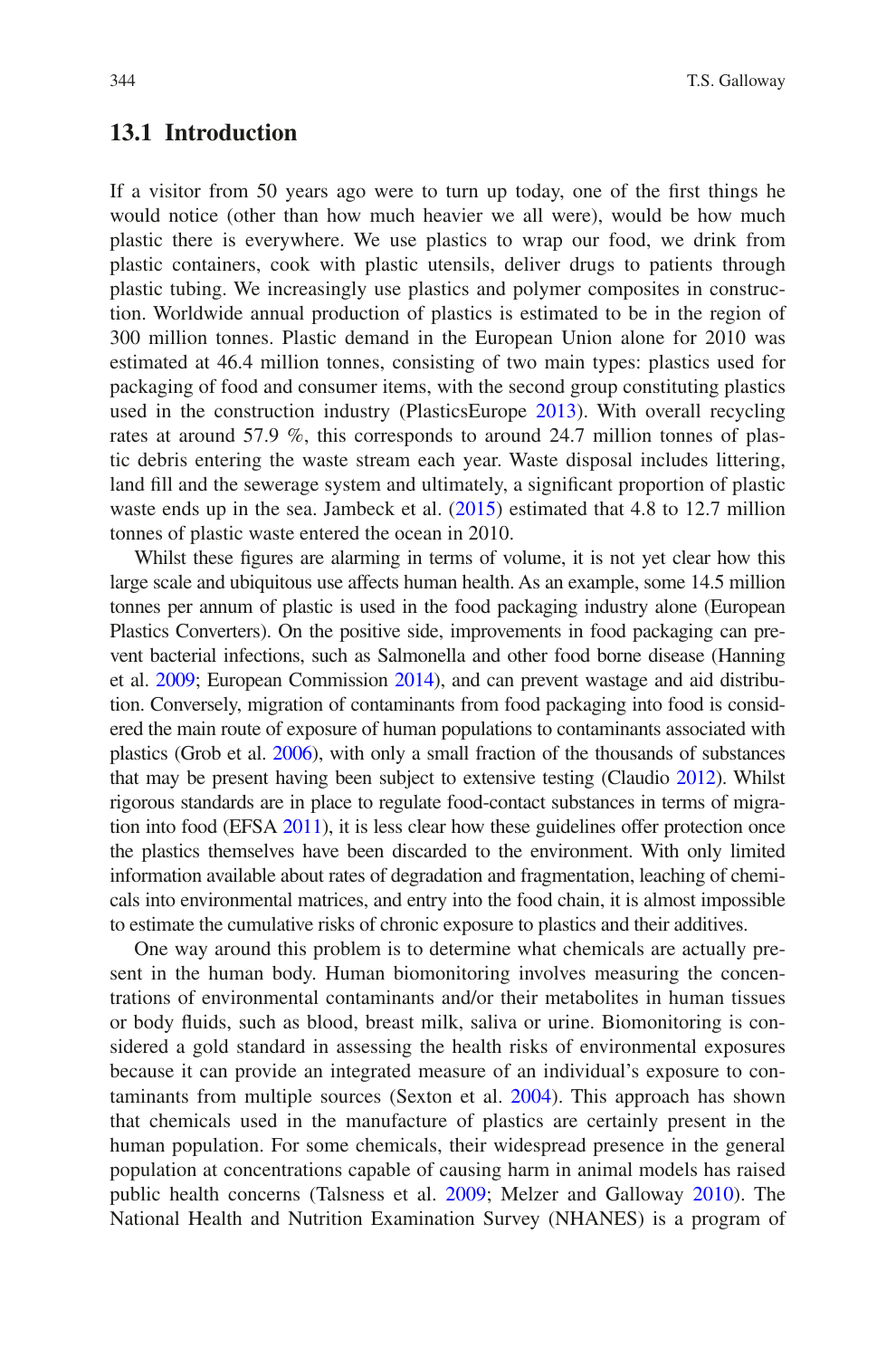studies designed to assess the health and nutritional status of adults and children in the United States and represents one of the most comprehensive human biomonitoring programs yet undertaken (<http://www.cdc.gov/nchs/nhanes.htm>). Of interest for this article, NHANES reports on several chemicals associated with the use or production of plastics, including bisphenol A, phthalates, styrene, acrylamide, triclosan and brominated flame retardants, and their concentrations in the general population.

This review considers the kinds of plastics in widespread, everyday use and the potential hazards they may cause. It reviews the routes of uptake of micro and nanoplastics into humans through the food chain and the potential consequences for human health. Health risks associated with microplastics and plastic-associated chemicals are discussed. Lastly, some new developments in alternative low toxicity polymers and novel nanocomposite materials are described and their potential benefits to human health discussed.

## **13.2 What Kinds of Plastics Are in Use?**

The term plastic is used to describe plastic polymers, to which various additives are added to give desirable properties to the final product (OECD [2004\)](#page-22-2). The demand for plastics in Europe alone is estimated to be 45.9 million tonnes in 2012 (PlasticsEurope [2013\)](#page-22-0), with plastics demand by industry segment shown in Table [13.1.](#page-2-0) As can be seen, packaging, which includes food and beverage packaging, is the single largest category by a considerable margin. Plastics are generally divided into two types: thermoplastic, which soften on heating and can be remoulded, and thermosetting, in which case cross-linking in the polymers means they cannot be re-softened and remoulded. With reference to these properties, plastics can be further classified into seven different groupings based on their ease of recycling. Table [13.2](#page-3-0) lists some examples of products made from these seven different plastics groups and the demand for different resin and polymer types based on this classification system (for Europe). As can be seen, the

| Industry segment                                                                        | Volume (millions of tonnes) | Percentage of total |
|-----------------------------------------------------------------------------------------|-----------------------------|---------------------|
| Packaging                                                                               | 18.1                        | 39.4                |
| Building and construction                                                               | 9.32                        | 20.3                |
| Automative                                                                              | 3.76                        | 8.2                 |
| Electronics and electrical                                                              | 3.03                        | 6.6                 |
| Agriculture                                                                             | 1.93                        | 4.2                 |
| Other (furniture, health and safety, sport,<br>consumer and household appliances, etc.) | 10.3                        | 22.4                |
| Total (demand for 2012)                                                                 | 45.9                        | 100.0               |

<span id="page-2-0"></span>**Table 13.1** Plastics demand by industry segment in Europe, 2012

Figures are derived from PlasticsEurope [\(2013](#page-22-0))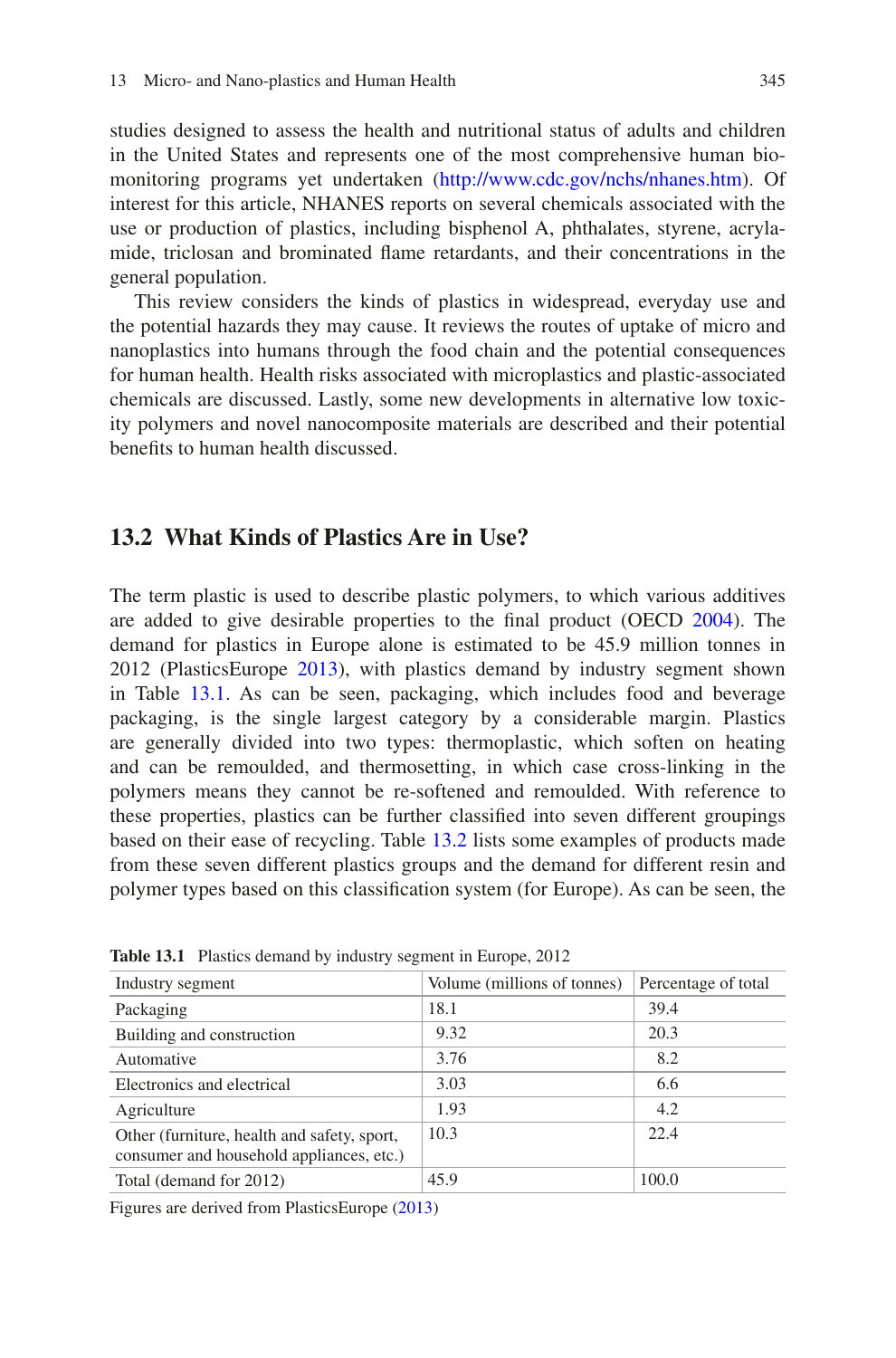| Code           | Resin type                                                                                                                                     | Example product                                                                  | Volume of<br>demand (millions European<br>of tonnes) | % of total<br>demand | $\%$<br>recycled <sup>a</sup> |
|----------------|------------------------------------------------------------------------------------------------------------------------------------------------|----------------------------------------------------------------------------------|------------------------------------------------------|----------------------|-------------------------------|
| $\mathbf{1}$   | PET polyethylene<br>terephthalate                                                                                                              | Soft drink bottle,<br>polyester fibre                                            | 2.98                                                 | 6.5                  | 20                            |
| $\overline{2}$ | PE-HD polyethylene<br>high density                                                                                                             | Plastic bottle, plastic<br>bag, bottle cap                                       | 5.51                                                 | 12.0                 | 11                            |
| 3              | PVC polyvinyl<br>chloride                                                                                                                      | Water proof boot,<br>window frame.<br>plumbing pipe                              | 4.91                                                 | 10.7                 | $\Omega$                      |
| $\overline{4}$ | PE-LD polyethylene<br>low density                                                                                                              | Wire cable,<br>plastic bag,<br>bucket, soap<br>dispenser bottle,<br>plastic tube | 8.03                                                 | 17.5                 | 6                             |
| 5              | PP polypropylene                                                                                                                               | Stationary folder,<br>plant pot, bags, indus-<br>trial fibre                     | 8.63                                                 | 18.8                 | 1                             |
| 6              | PS. PSE polystyrene                                                                                                                            | Food container,<br>plastic cup, glasses<br>frame, car bumper                     | 3.40                                                 | 7.4                  | 1                             |
| $\overline{7}$ | O other (PC<br>Polycarbonate, PLA<br>polyamide, styrene,<br>SAN acrylonitrile,<br>acrylic plastics, PAN/<br>polyacrylonitrile,<br>bioplastics) | Drink bottle, consumer<br>item, clothing,<br>medical equipment                   | 9.82                                                 | 19.8                 | $\Omega$                      |
| Total          |                                                                                                                                                |                                                                                  | 45.9                                                 | 100.0                | 39                            |

<span id="page-3-0"></span>**Table 13.2** European plastic demand by resin type

Figures are for 2012 and are derived from PlasticsEurope [\(2013](#page-22-0)). <sup>a</sup>Recycling figures derived from Engler [\(2012](#page-20-4))

main classification group (code 7) makes up 19.8 % of total European demand, yet has a 0 % recycling rate. The second most commonly used plastic, polypropylene (18.8 % of demand), has a 1 % recycling rate.

# **13.3 Plastics and Human Health**

Plastic polymers are generally considered to be inert and of low concern to human health, and health risks relating to their use are attributed to the presence of the wide range of plastic additives they may contain, together with residual monomers that may be retained within the polymer structure (Araujo et al. [2002\)](#page-19-1). Plastics are synthesised from monomers, which are polymerised to form macromolecular chains. A range of additional chemicals may be added during the manufacturing process, including initiators, catalysts and solvents. Additives that can alter the nature of the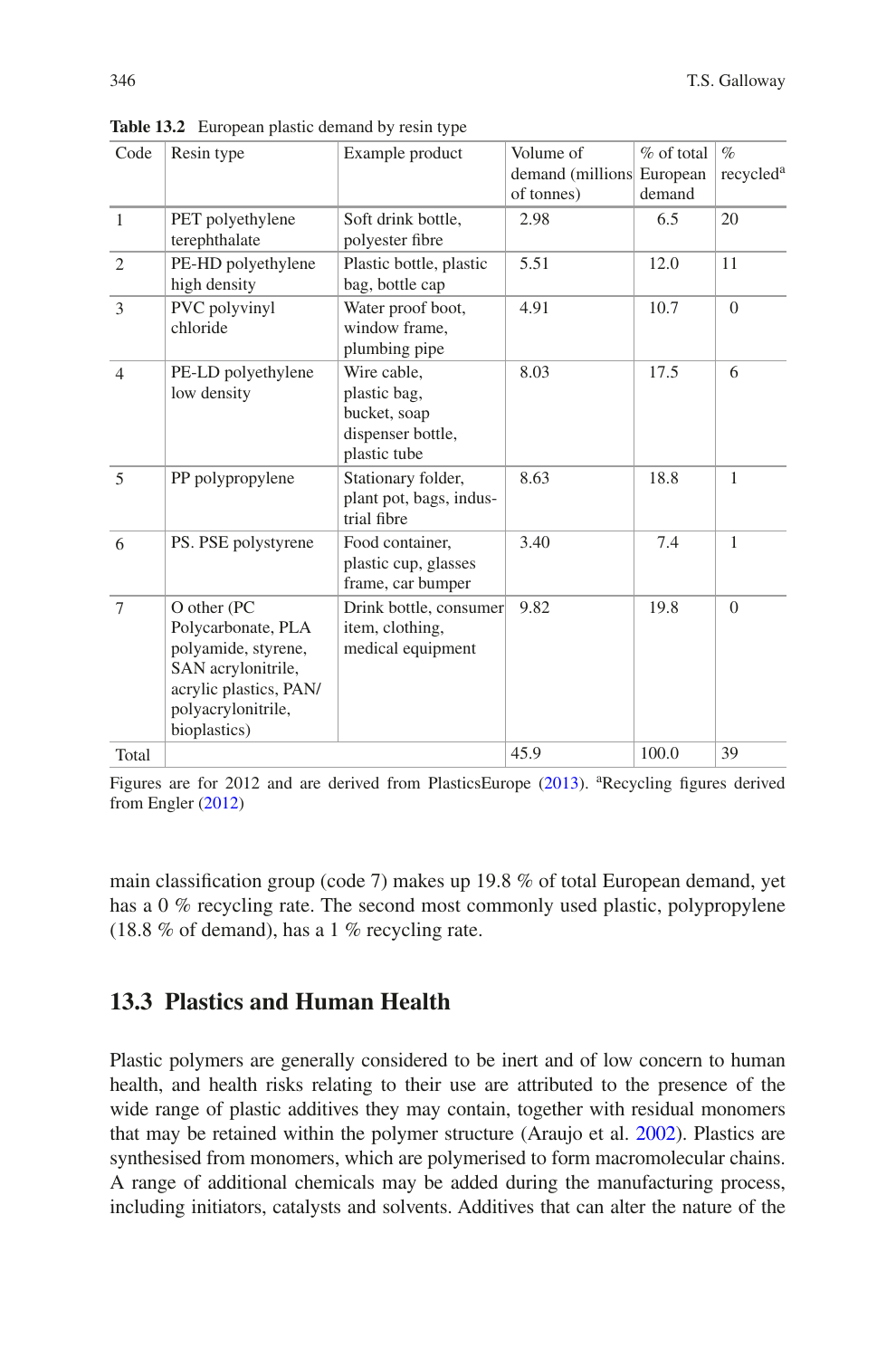final plastic include stabilisers, plasticisers, flame retardants, pigments and fillers. Additives are not bound to the polymer matrix and because of their low molecular weight, these substances can leach out of the plastic polymer (Crompton [2007](#page-19-2)) into the surrounding environment, including into air, water, food or body tissues.

There are thousands of additives in routine use in the synthesis of plastic products. As comprehensively reviewed by Lithner et al. ([2011](#page-21-2)), certain plastics types typically contain more additives than other types. Polyvinylchloride (PVC) is the polymer associated with the use of most additives, including heat stabilisers to keep the polymer stable during production, and plasticisers such as phthalates to allow flexibility (Lithner et al. [2011\)](#page-21-2). Plasticisers may constitute a high percentage (up to 80 %) of the weight of the final product (Buchta et al. [2005](#page-19-3)). Polypropylene is highly sensitive to oxidation and typically contains significant amounts of antioxidants and UV stabilisers (Zweifel [2001\)](#page-23-1). Other chemicals that may leach from plastics include nonylphenol from polyolefins, brominated flame retardants from acrylonitrile-butadienestyrene (ABS) or urethane foam and bisphenol A (BPA) from polycarbonate. The rate at which these substances are released from the product is governed by many factors, including the size and volatility of the additive, the permeability of the polymer itself (migration is greater for highly permeable polymers), and the temperature and pH of the surrounding medium (air, water, soil, body tissues) (Zweifel [2001\)](#page-23-1).

Plastics may also pose a hazard due to the release of the constituent monomers themselves (Lithner et al. [2011\)](#page-21-2). Most of the plastics in everyday use are highly resistant to microbial degradation. Instead, degradation and release of polymers is ultimately caused by exposure to abiotic factors such as ultraviolet (UV) light, heat, mechanical and/or chemical abrasion (Andrady [2015](#page-19-4)). Breaking of the chemical bonds in the polymer backbone leads to chain scission and depolymerisation; chain stripping occurs when side chains are broken and released. All of these processes proceed at different rates under different environmental conditions, e.g. variations in temperature and oxygen, and proceed at different rates for different polymer types, with polyesters, polycarbonate and polyurethane more prone to depolymerisation for example than polyethylene or polypropylene (Nicholson [1996;](#page-22-3) La Mantia [2002\)](#page-21-3). It is therefore extremely difficult to predict the risks associated with exposure to plastics and their additives, given the vast complexity and variability of the available product combinations, their varied uses and eventual environmental distribution once discarded.

Lithner et al. ([2011](#page-21-2)) addressed this complex problem by conducting a comprehensive hazard ranking of plastic polymers based on their chemical composition. They studied 55 of the most widely used polymer types with global production volumes of >10,000 tonnes per year. A model for ranking the hazard of each polymer was developed by ranking the constituent monomer chemicals according to internationally agreed criteria for identifying physical, environment and health risks. The polymer types that received the highest and the lowest hazard rankings according to this criteria are shown in Table [13.3](#page-5-0). Table [13.4](#page-6-0) shows the ranking for polymer types commonly reported in plastic and microplastic litter.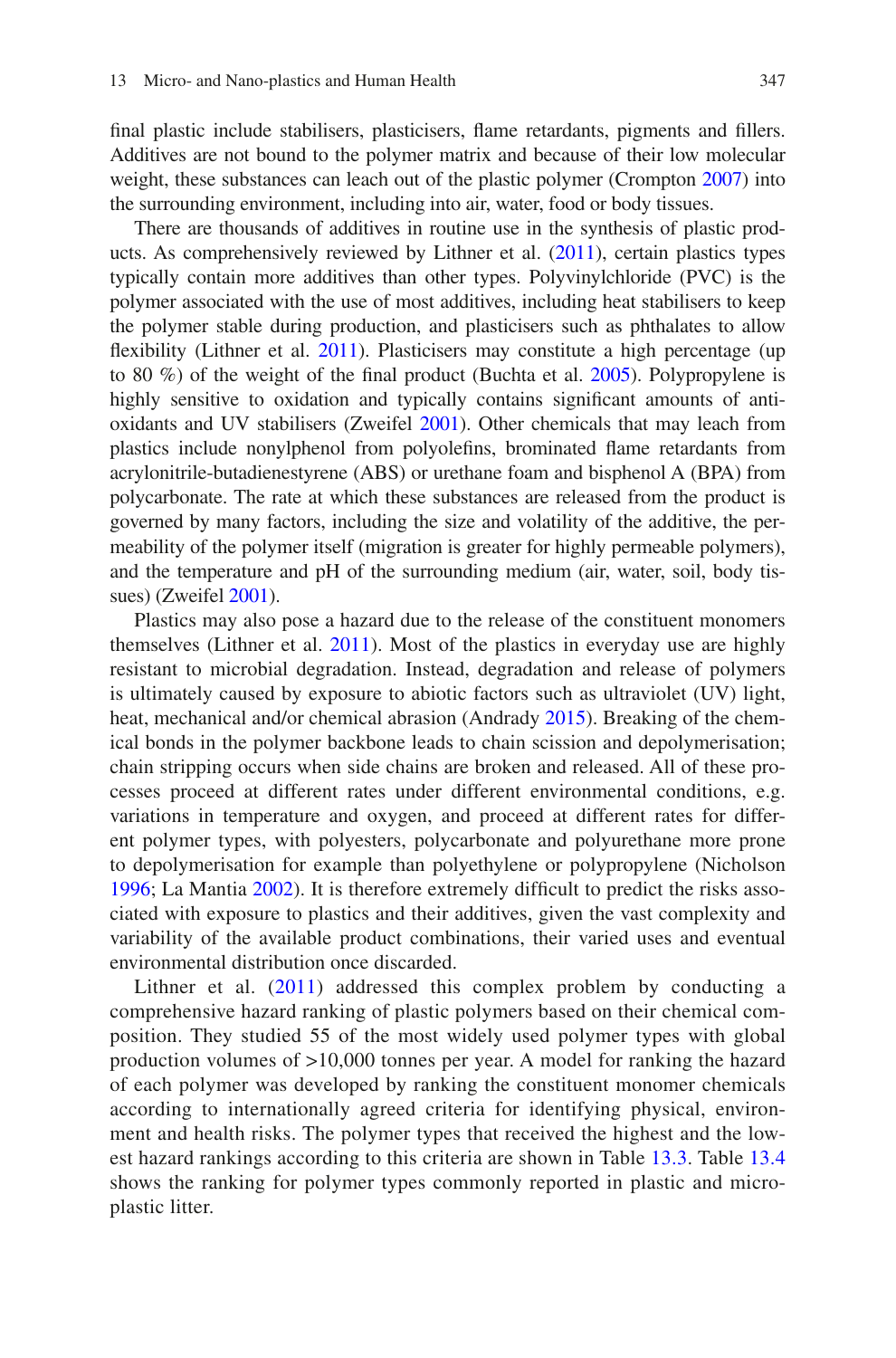| Polymer                                          | Monomer(s)/additives                             | Relative<br>hazard<br>score <sup>a</sup> | Recycling<br>code | Constituents<br>measured in<br><b>NHANES?</b> |
|--------------------------------------------------|--------------------------------------------------|------------------------------------------|-------------------|-----------------------------------------------|
| Polymers with the highest relative hazard scores |                                                  |                                          |                   |                                               |
| Polyurethane PUR as a                            | Propylene oxide                                  | 13,844                                   | 6                 |                                               |
| flexible foam                                    | Ethylene oxide                                   |                                          |                   |                                               |
|                                                  | Toluene-diisocyanate                             |                                          |                   |                                               |
| Polyacrylamide PAN                               | Acrylonitrile                                    | 12,379                                   | 7                 | Acrylamide                                    |
| with co-monomers                                 | <b>Acrylamide</b>                                |                                          |                   |                                               |
|                                                  | Vinyl acetate                                    |                                          |                   |                                               |
| Polyvinylchloride PVC,                           | With plasticiser                                 | 10,551                                   | 3                 | Benzyl butyl<br>phthalate<br>(BBP)            |
| plasticised                                      | <b>Benzyl butyl phthalate</b><br>(BBP) at 50 wt% |                                          |                   |                                               |
| Polyvinylchloride, PVC,<br>unplasticised         |                                                  | 10,001                                   | 3                 |                                               |
| Polyurethane, PUR as a                           | Propylene oxide                                  | 7384                                     | 6                 |                                               |
| rigid foam                                       | 4,4'-methylenediphenyl                           |                                          |                   |                                               |
|                                                  | diisocyanate (MDI)                               |                                          |                   |                                               |
|                                                  | Cyclopentane                                     |                                          |                   |                                               |
| Epoxy resins DGEBPA                              | <b>Bisphenol A</b>                               | 7139                                     | 7                 | Bisphenol A                                   |
|                                                  | Epichlorohydrin                                  |                                          |                   |                                               |
|                                                  | 4,4'-methylenedianaline                          |                                          |                   |                                               |
| Modacrylic                                       | Acrylonitrile                                    | 6957                                     |                   |                                               |
|                                                  | Vinylidene chloride                              |                                          |                   |                                               |
| Acrylonitrile-butadiene-                         | <b>Styrene</b>                                   | 6552                                     | 7                 | Styrene                                       |
| styrene ABS                                      | Acrylonitrile                                    |                                          |                   |                                               |
|                                                  | 1,3 butadiene                                    |                                          |                   |                                               |
| Styrene- acrylonitrile                           | <b>Styrene</b>                                   | 2788                                     | 7                 | Styrene                                       |
| <b>SAN</b>                                       | Acrylonitrile                                    |                                          |                   |                                               |
| High impact polystyrene<br><b>HIPS</b>           | <b>Styrene</b>                                   | 1628                                     |                   | Styrene                                       |
| Polymers with the lowest relative hazard scores  |                                                  |                                          |                   |                                               |
| Low density polyethyl-<br>ene LDPE               | Ethylene                                         | 11                                       | $\overline{4}$    |                                               |
| High density polyethyl-<br>ene HDPE              | Ethylene                                         | 11                                       | $\overline{2}$    |                                               |
| Polyethylene terephtha-<br>late PET              | Terephthalic acid                                | $\overline{4}$                           | $\mathbf{1}$      |                                               |
| Polyvinyl acetate PVA                            | Vinyl acetate                                    | 1                                        |                   |                                               |
| Polypropylene PP                                 | Propylene                                        | 1                                        | 5                 |                                               |
|                                                  |                                                  |                                          |                   |                                               |

<span id="page-5-0"></span>**Table 13.3** Ranking of some plastic polymer types based on hazard classification of constituent monomers, adapted from Lithner et al. ([2011\)](#page-21-2)

<sup>a</sup>Relative hazard score derived from different constituent monomers. Higher ranking = greater hazard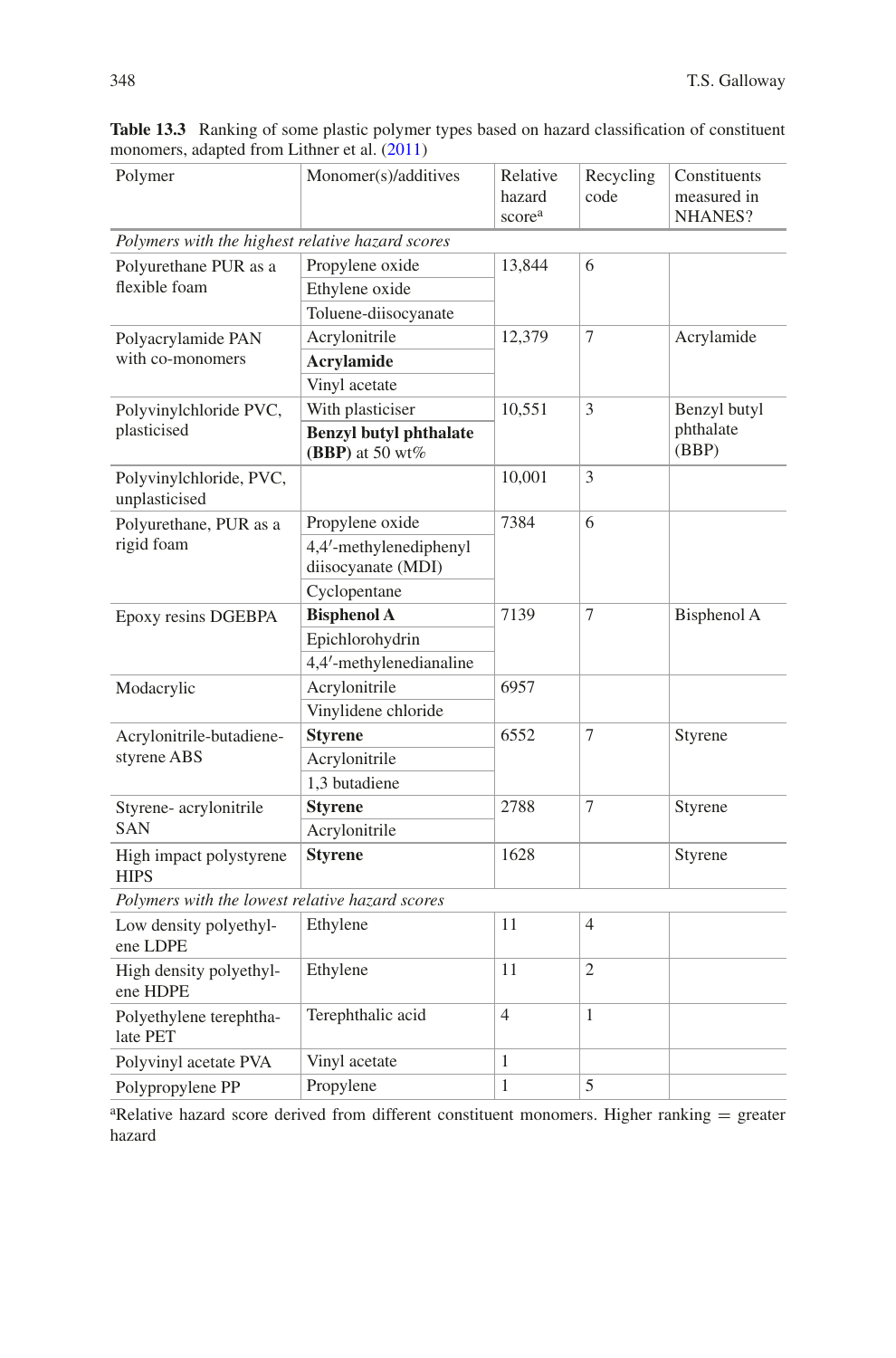| Polymer type                     | Density $g/cm3$ | Relative hazard score <sup>a</sup> |
|----------------------------------|-----------------|------------------------------------|
| Polyethylene (low, high density) | $0.917 - 0.965$ | 11                                 |
| Polypropylene                    | $0.9 - 0.91$    |                                    |
| Polystyrene                      | $1.04 - 1.1$    | $1628 - 30$                        |
| Polyamide                        |                 | $63 - 50$                          |
| polyethylene teraphthalate       | $1.37 - 1.45$   | $\overline{4}$                     |
| Polyvinylchloride                | $1.16 - 1.58$   | 10,551-5001                        |

<span id="page-6-0"></span>**Table 13.4** Plastics identified in microplastic debris and their relative hazard ranking

<sup>a</sup>Relative hazard score derived from different constituent monomers. Higher ranking = greater hazard

Adapted from Hidalgo-Ruz et al. ([2012\)](#page-21-5) and Lithner et al. ([2011\)](#page-21-2)

As noted by the authors, the hazard ranking does not imply that the polymers themselves are hazardous, but rather that release of hazardous substances or degradation products may occur during the product lifecycle, i.e. from production through use of the product and its eventual discard to waste or into the environment. From this point of view, Table [13.3](#page-5-0) also identifies polymers that may contain compounds that are currently the subject of biomonitoring activities under the NHANES program. Note that NHANES also monitors compounds that may be present in multiple, diverse items including many different types of plastics and plastics products, such as the microbial agent triclosan and the UV screen and printing ink additive benzophenone.

The polymers ranked as most hazardous were those produced from monomers classified as carcinogenic, mutagenic or both, leading to high hazard rankings for polyurethanes, polyvinylchloride, epoxy resins and styrenic polymers. One limitation of this approach noted by the authors was the lack of available chemical safety data for many of the substances they were considering. In particular, there was no hazard class available for chemicals suspected of being endocrine disruptors, including bisphenol A, phthalates, and epichlorohydrin. This toxicity endpoint was therefore not included in the hazard assessment. This represents a major limitation in our current ability to predict the risks associated with plastics associated chemicals, since so many of these are recognised to have endocrine disrupting abilities (Koch and Calafat [2009\)](#page-21-4). Despite these limitations, this study represents an extremely useful attempt to identify those polymer types that could be a cause for concern due to the environmental and health effects of their constituent monomers.

#### **13.4 Micro- and Nanoplastics**

# *13.4.1 Occurrence of Micro- and Nanoplastics in the Environment*

In addition to larger items of plastic litter, concern has been raised that microscopic plastic debris (microplastic)  $\ll 1$  mm) may also be detrimental to the environment and to human health (Thompson et al. [2004](#page-23-2); Cole et al. [2011\)](#page-19-5).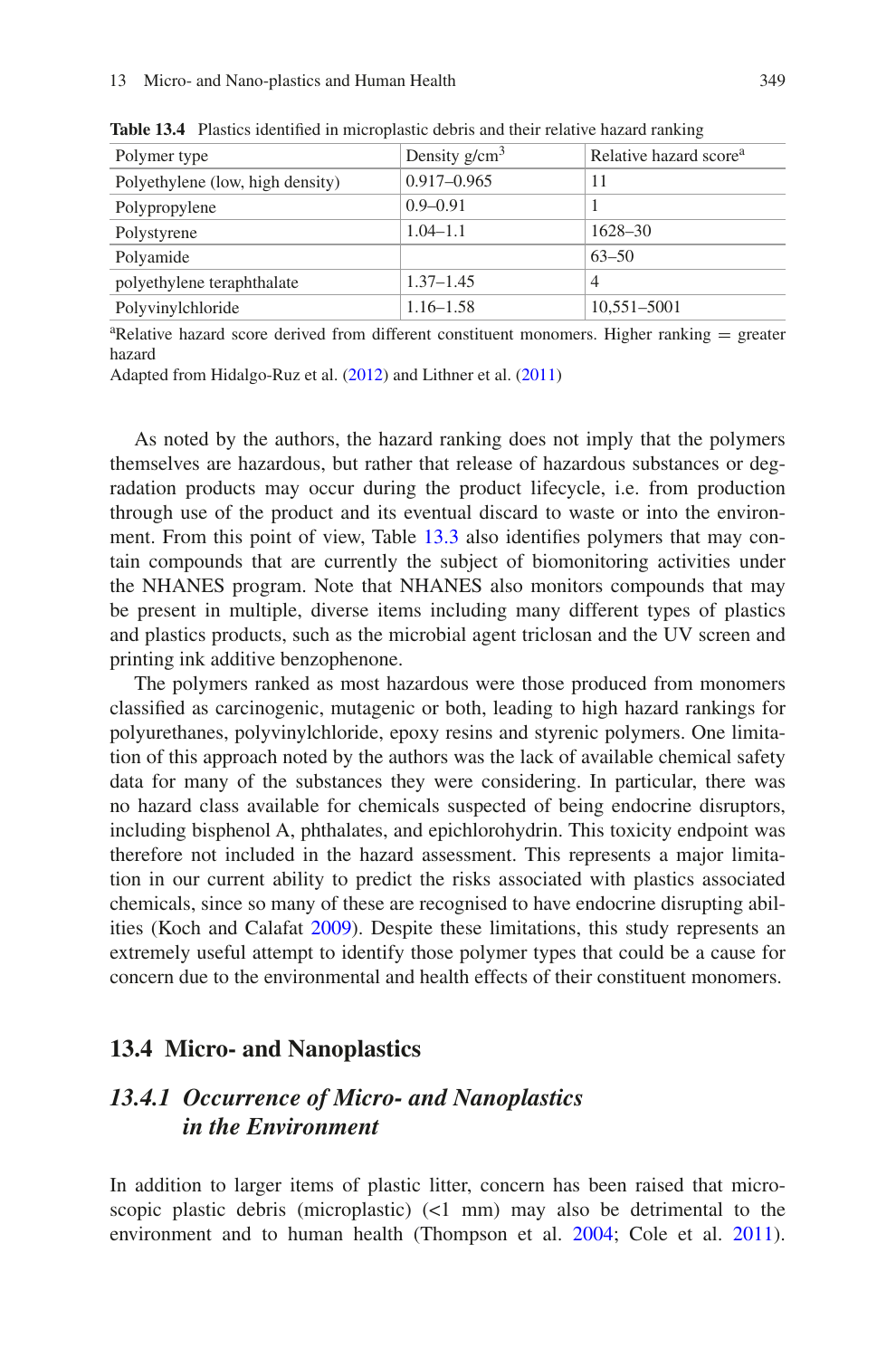Microplastics have been studied mostly in the context of the marine environment, and have been found to be a major constituent of anthropogenic marine debris. They consist of small plastic items, such as exfoliates in cosmetics, or fragments from larger plastic debris, including polyester fibres from fabrics, polyethylene fragments from plastic bags and polystyrene particles from buoys and floats (reviewed by Cole et al. [2011\)](#page-19-5).

There is sparse information available on the presence of microplastics in environments other than the oceans, for example in terrestrial soils or freshwater environments. The presence of microplastic particles (Dubaish and Liebezeit [2013\)](#page-19-6) and synthetic polymer fibres (Zubris and Richards [2005](#page-23-3)) has been reported in sewage sludge and in the soils to which they had been applied (Zubris and Richards [2005\)](#page-23-3), where they were still detectable five years after application. A study of surface waters in the southern North Sea found microplastics and microfibres in all of the samples that were tested, with an increasing gradient towards land sources (Dubaish and Leibezeit [2013](#page-19-6)). Browne et al. ([2011\)](#page-19-7) showed that the polyester and acrylic fibres used in clothing closely resembled those found in coastal sediments that receive sewage discharges, suggesting that sewage effluents represent a significant source of microfibres from the washing of clothes, and that these are not wholly retained during wastewater treatment.

A study of beach sediments around Lake Garda, a subalpine lake in Italy, found microplastics at abundances of up to  $1108 \pm 983$  microplastic particles/m<sup>2</sup> (Imhof et al. [2013\)](#page-21-6), which is similar to the contamination levels reported for the Great Lakes in the USA (Zbyszewski and Corcoran [2011\)](#page-23-4). These levels of contamination most likely originate from landfill, litter and wastewater sources, and are within the range of values reported for the abundance of plastic particles found in marine coastal sediments  $(0.21-77,000$  particles/m<sup>2</sup>), albeit at the lower end of exposures (Hidalgo-Ruz et al. [2012\)](#page-21-5). This does, however, indicate that microplastics are present in both agricultural soils and freshwater sites. Knowledge on the occurrence of nanoplastics in aquatic environments and biota is extremely limited because no methods exist for the reliable detection of nanoplastics in samples (Koelmans et al. [2015\)](#page-21-7).

#### *13.4.2 Micro- and Nanoplastics and Human Health*

In terms of human health risks, microplastics as contaminants in the wider environment represent a concern because it has been shown that they can be ingested by a wide range of aquatic organisms, both marine and freshwater, and thus have the potential to accumulate through the food chain. Aquatic organisms for which ingestion of microplastics has been documented in the field include those from across the marine food web, including turtles, seabirds, fish, crustaceans and worms (reviewed by Wright et al. [2013](#page-23-5)). Laboratory studies have confirmed that many other organisms have the capacity to ingest microplastics including zooplankton (Cole et al. [2013;](#page-19-8) Setälä et al. [2012](#page-22-4)). The majority of studies have documented microplastics in the guts of organisms, an organ that is not generally consumed directly by humans.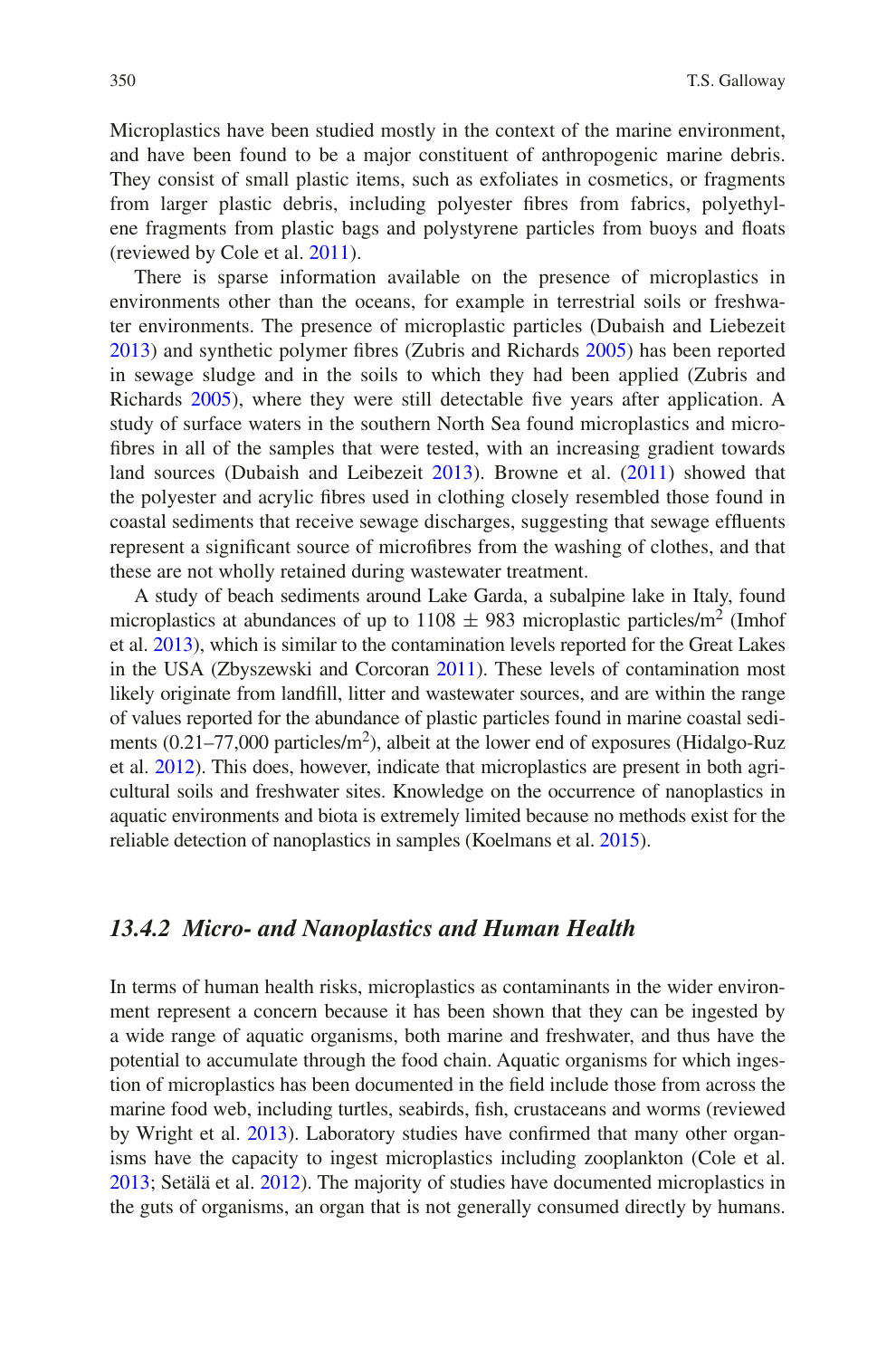Exceptions to this include shellfish such as mussels, clams and some shrimps that are eaten whole or with their gut. The risk of ingesting microplastics contained within other tissues depends on the degree to which uptake of microplastics and translocation and redistribution and retention within other body tissues occurs. This concept is discussed further below, in relation to human ingestion.

In addition to the potential for ingestion to cause adverse biological effects due to gut blockages and/or damage, or the reduction in energy assimilation (Wright et al. [2013](#page-23-5)), the large surface area of microplastics means that environmental pollutants may sorb to the surface of the particles, with the potential to be transferred into body tissues once ingested. For a more comprehensive coverage of the uptake of microplastics by wildlife organisms, and the transfer to tissues of hydrophobic pollutants adsorbed from the surrounding environment, the reader is referred to excellent recent reviews (e.g. Engler [2012](#page-20-4)) and to other chapters in this issue (Koelmans [2015](#page-21-8); Lusher [2015\)](#page-21-9). Despite this concern, there is currently no available information to evidence the uptake or biological effects of microplastics originating from marine or terrestrial debris and subsequently ingested by humans through the food chain.

# *13.4.3 Ingestion of Micro- and Nanoplastics and Uptake Across the Gut*

Whilst the potential clearly exists for microplastics to be present in food items, there is currently no evidence for the unintentional ingestion or subsequent translocation and uptake of microplastics into the human body through the diet. There is, however, a huge interest worldwide in the use of micro- and nanospheres as pharmaceutical drug delivery systems through oral, intravenous and transcutaneous routes (Kim et al. [2010](#page-21-10)), and in the migration of nanopolymers from packaging materials into food (EFSA [2011;](#page-20-3) Lagaron and Lopez-Rubio [2011\)](#page-21-11). Based on these growing and fast moving fields, an enhanced understanding of the mechanistic pathways by which micro- and nanoparticles could enter the human body is starting to emerge, although many aspects of this field remain to be elucidated.

Following oral ingestion, the gut mucosa represents an important barrier, which has evolved to allow efficient uptake of nutritious items, whilst excluding potentially harmful substances or organisms. Significant uptake of microplastics into the body through this route is in theory then limited to particles that can enter the body through exploitation of existing routes. Following oral ingestion, uptake of inert particles across the gut has been widely studied (O'Hagan [1996](#page-22-5)). The 'persorption' of starch particles as large as  $150 \mu m$  through the tips of the villi was described in detail by Volkheimer [\(1977](#page-23-6)). According to his observations, persorption of particles can occur as a passive process in areas of the gut where the intestinal mucosa is covered by a single layer of epithelium. Persorbed particles were detectable in the lumen of blood and lymph vessels within minutes, and were eventually eliminated in the urine, confirming that the translocation of relatively large, inert particles from the gut to other body fluids is possible (Volkheimer [1977](#page-23-6)).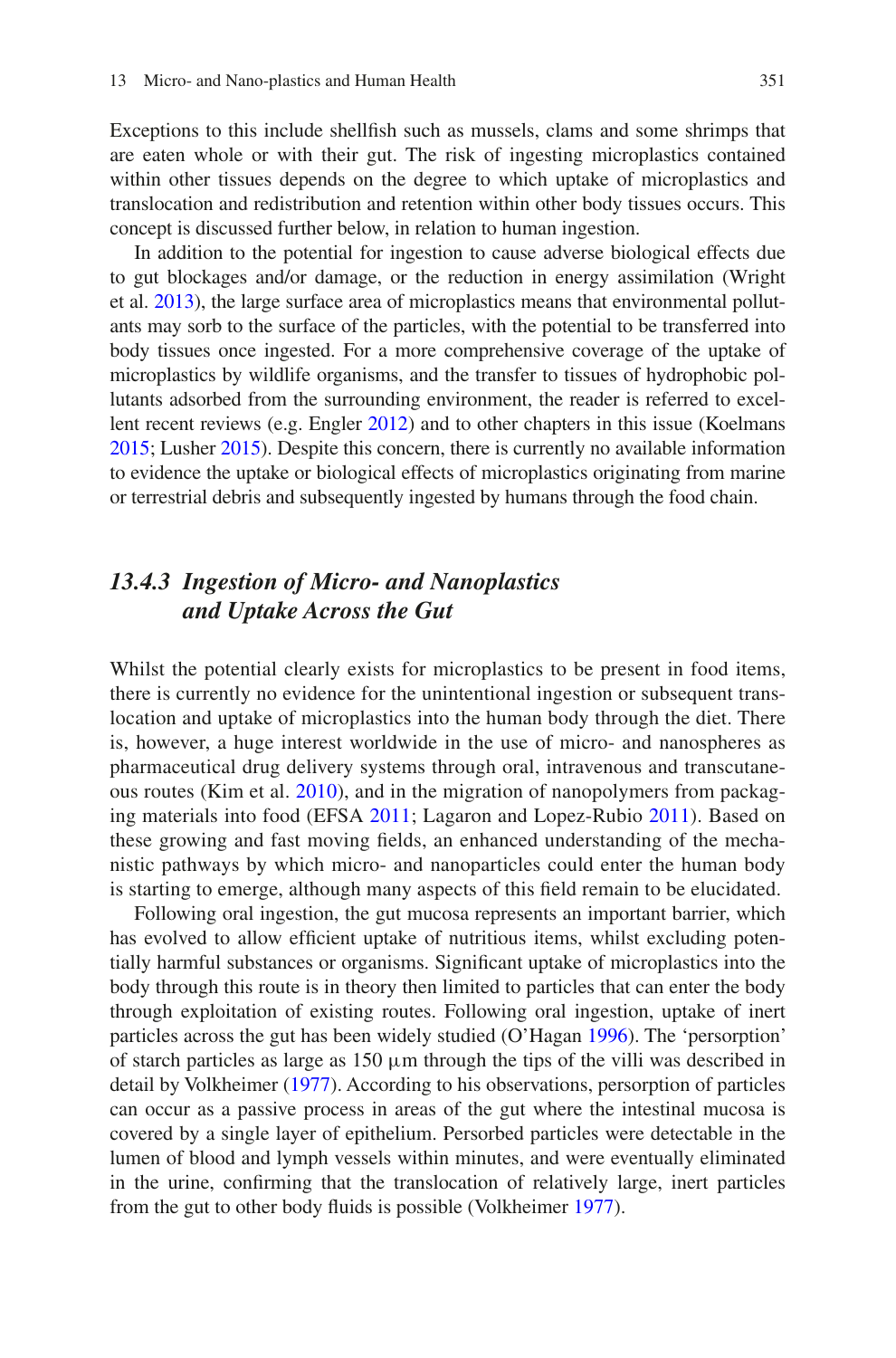Aside from this observation, digestive absorption of smaller particles proceeds through pinocytosis and vesicular phagocytic processes for materials in the nano and micron range. Particle size is one of the most important factors in determining the extent and pathway of uptake. Smaller particles are generally favoured over larger ones. For example, polystyrene microspheres of 50–100 nm were more readily absorbed across the Peyer's patches and the villi of the gut than larger particles of 300–3000 nm (Jani et al. [1992;](#page-21-12) Florence and Hussain [2001\)](#page-20-5). On the other hand, the uptake of ultrafine polylysine dendrimers of 2.5 nm was lower than that of larger polystyrene particles of 100 nm–3 µm, suggesting that size is not the only deciding factor (Florence et al. [2000](#page-20-6)). Indeed, a combination of size, surface charge and hydrophilicity all contribute to uptake affinity (as discussed by Awaad et al. [2012\)](#page-19-9). The predominant site of uptake for micron-scale particles in the gut is reported to be through gut-associated lymphatic tissue (GALT), specifically by the Microfold (M) cells of the Peyer's patches. M cells are specialised epithelial cells that lack the microvilli found on other gut epithelial cells and instead have broader (micro)folds and a thinner luminal surface that allows them to actively take up particulate matter from the intestine. The reported efficiency of this uptake varies depending on the study method, species and particle type. Uptake of polystyrene microspheres through the gut by this route was higher in species such as rabbits, which have a high abundance of M cells (Pappo et al. [1989](#page-22-6)), and was enhanced when food was also present, probably due to the delayed transit time through the gut (Ebel [1990](#page-19-10)). As an alternative route, uptake by enterocytes appears to be limited to a size range of around 100 nm (Jani et al. [1992\)](#page-21-12). Awaad et al. [\(2012\)](#page-19-9) used fluorescent organosilica particles, histological examination and quantitative analysis to confirm an optimal size range of around 100 nm for uptake of particles through the M cells of the Peyer's patches, with smaller and larger particles less likely to be taken up. They also identified two alternative uptake pathways by which nanoparticles passed between (paracellular-E uptake) or through (transcellular-E uptake) enterocytes in the Peyer's patches. These two pathways have previously been described as major mechanisms for larger particles of >1 µm outside of the Peyer's patches (Kreuter [1991\)](#page-21-13), but had not previously been described in relation to nanoparticle uptake by the Peyer's patches.

Garrett et al. ([2012\)](#page-20-7) used a novel bio-imaging technique, multimodal nonlinear optical microscopy, to document uptake of polymeric nanoparticles by enterocytes in the mouse gut in vivo. They studied a novel amphipathic polymer specifically designed for drug delivery, ammonium palmitoyl glycol chitosan (GCPQ) of 30–50 nm in diameter and showed that after uptake by enterocytes, particles accumulated at the base of the villi. From there, they passed into the blood stream and were transported to the liver, where they were detectable in the hepatocytes and intracellular spaces, before recirculating through the bile to the small intestine (Garrett et al. [2012](#page-20-7)) to be excreted with faecal matter. This is similar to previous results for larger micron-scale polystyrene and latex particles, suggesting that both micron and nano-scale polymers are treated in a similar manner (Jani et al. [1996\)](#page-21-14), with uptake across the gut, recirculation and eventual elimination through faecal matter and urine (Fig. [13.1\)](#page-10-0).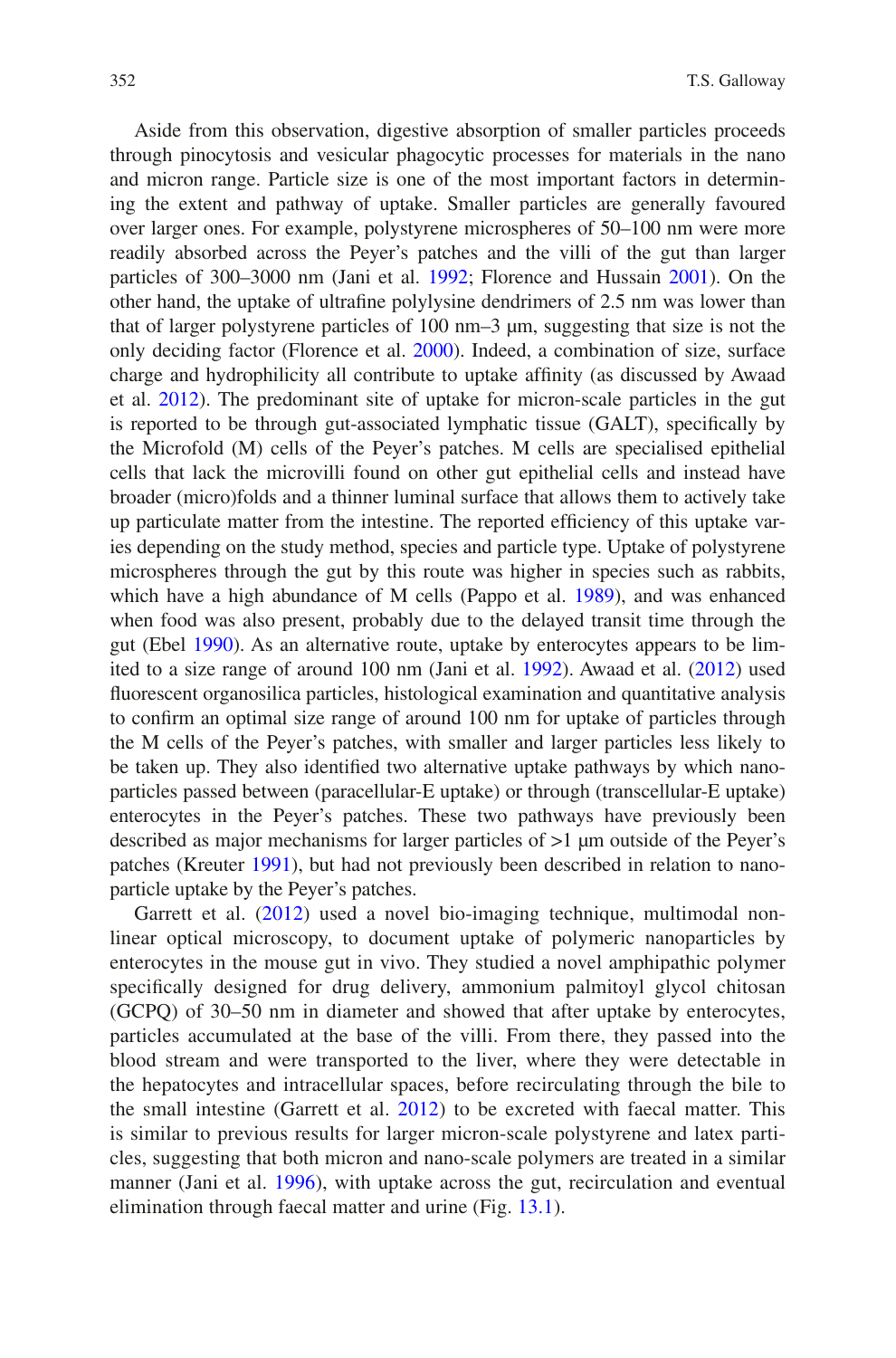

Lymph and blood vessels

<span id="page-10-0"></span>**Fig. 13.1** A diagram illustrating a proposed recirculation pathway for polymer nanoparticles (ammonium palmitoyl glycol chitosan) after oral administration. The nanoparticles are taken up into the blood from the gut through M cells, and from there through the lymphatic system (shown in *yellow*) and into the liver and gall bladder. Particles are then re-released into the gut together with bile (shown in *green*) before excretion in faeces and urine. Adapted from Garrett et al. ([2012](#page-20-7))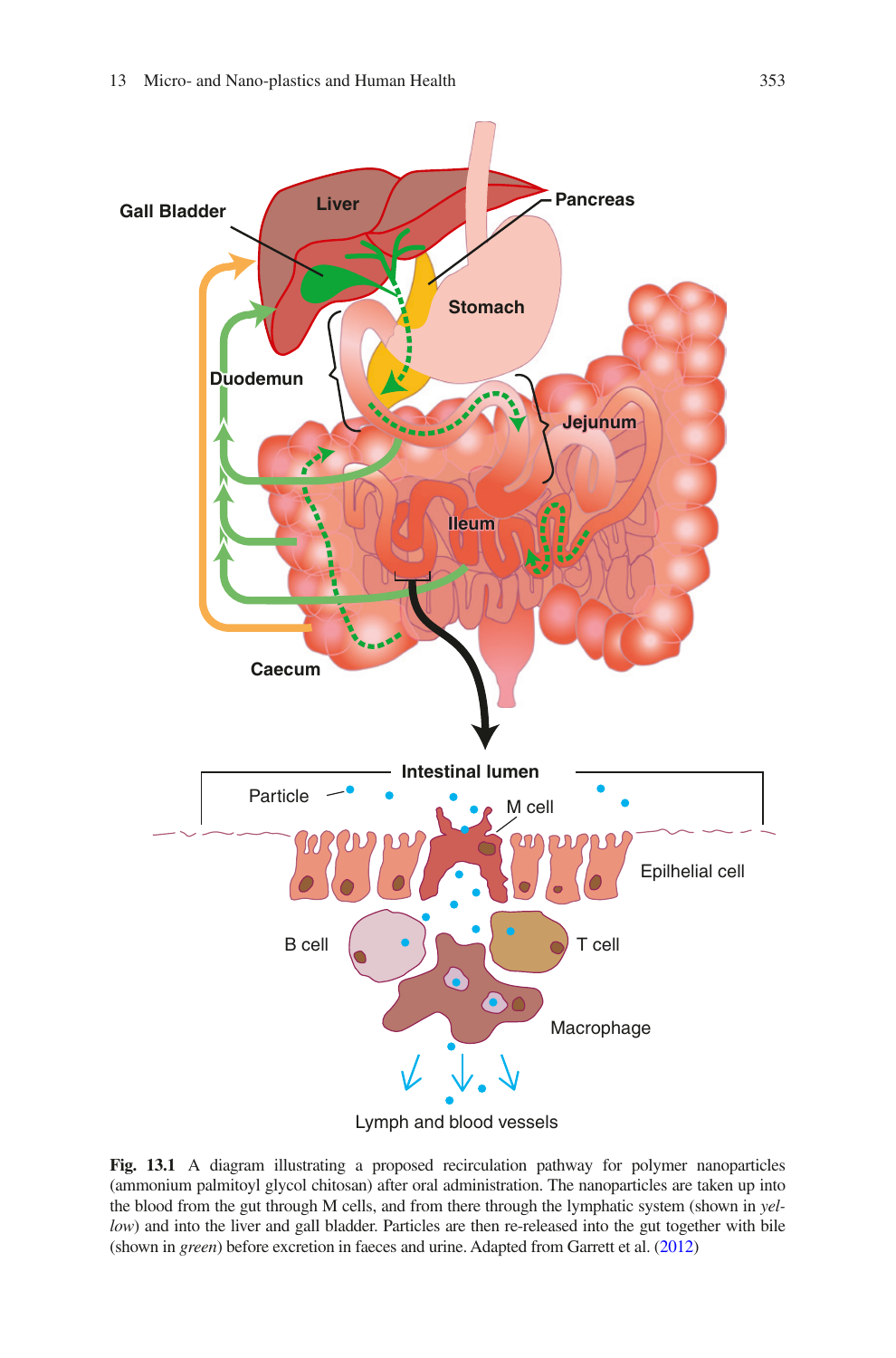This information is of high interest in terms of drug delivery, yet it also suggests that ample opportunity exists, following ingestion, for micro- and nanoplastics in food or water to enter, circulate and bioaccumulate within the body.

# *13.4.4 Interaction of Microspheres and Nanoparticles with Cells and Tissues*

The behaviour of nano- and microplastics after they have entered the circulation from the gut is not fully understood, but has been the subject of study in relation to food packaging materials and nanomedicines. Certainly, in vivo behaviour will be dependent on numerous factors, such as the physico-chemical properties of the particles (size, surface charge, aspect ratio, porosity, surface corona) and the physiological state of the individual. Risk assessments of manufactured nanomaterials including titanium dioxide (Wang et al. [2007\)](#page-23-7) and carbon (Poland et al. [2008](#page-22-7)) have shown comparable results to those shown above for nanopolymers, with uptake across the gut into the circulation and redistribution to the liver and spleen. Circulation time is highly dependent on the surface characteristics of the particle, with hydrophilic and positively charged particles showing enhanced circulation times (Silvestre et al. [2011\)](#page-23-8).

## *13.4.5 Interactions with Biological Materials and Cells*

Interaction of nanopolymers with cells and tissues has again been the subject of intensive study. Because of their surface properties, nanopolymers are predicted to adsorb macromolecules such as proteins and lipids from the surrounding body fluids onto their surface, in a process influenced by surface energy, charge and specific affinity for certain biomolecules. The resulting 'corona' will then influence the resulting behaviour and toxicity of the particle (Lundqvist et al. [2008;](#page-21-15) Tenzer et al. [2013\)](#page-23-9). This process has been extensively studied for polymers intended for therapeutic use particularly using polystyrene as a model polymer, but little or nothing is known of how protein coronas may form on the types of polymers most commonly found in environmental debris.

The results from mechanistic studies of different types of particle show that the potential for cytotoxicity of circulating particles in vivo to cells and tissues is related to many factors, including size, shape, solubility, surface charge, surface reactivity and energy band structure (Nel et al. [2006;](#page-22-8) Burello and Worth [2011\)](#page-19-11). For example, it would be reasonable to hypothesize that particles with a high abundance of reactive surface groups would be capable of denaturing surrounding lipids and proteins. As an illustration of this, the toxicity of silica nanoparticles in vivo was attributed to proton donating silanol groups on the surface of the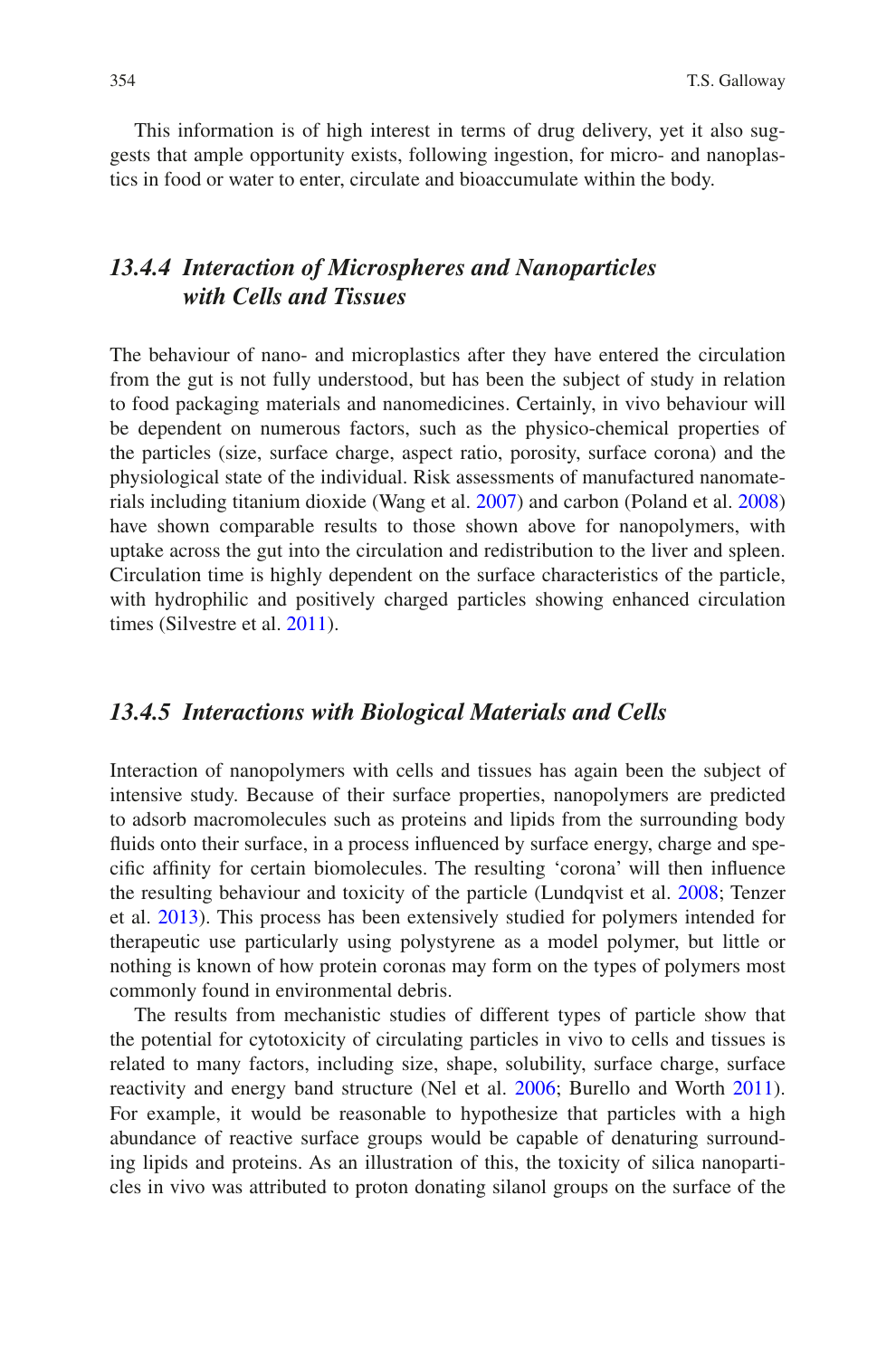particles, leading to denaturation of membrane proteins and subsequent membrane damage. In this case, the reactivity of the surface hydrogen of silica bonds with membrane proteins led to their abstraction from the membrane, with subsequent membrane damage and distortion leading to haemolytic symptoms following exposure (Pandurangi et al. [1990](#page-22-9)).

Surface charge is also a strong attributing factor for toxicity (Geys et al. [2008\)](#page-20-8). In inhalation studies in rats, the toxicity of acrylic ester nanopolymers in the size range 50–1500 nm was found to be low, and this was attributed to their anionic surface charge (Ma-Hock et al. [2012](#page-21-16)). Studies in which the surface charge of stearylamine-polylactic acid (PLA) polymers was modified from positive to negative showed that cationic particles showed higher pulmonary toxicity (Harush-Frenkel et al. [2010\)](#page-20-9). This was attributed both to a higher localisation of cationic particles in the lung and to enhanced cellular uptake. Overall, the interaction of cationic polymers with the negatively charged cell surface has been proposed as a cause of their higher cytotoxicity (Fischer et al. [2003\)](#page-20-10).

Translocation of nanopolymers into diverse tissues and cell types presents another point at which toxicity may occur. Translocation is dependent on interactions with the cell membrane and is most likely to proceed, as for uptake by enterocytes in the gut, through pinocytic, phagocytic and receptor-mediated endocytosis (Fruijter-Polloth [2012](#page-20-11)). A study, which measured the uptake rates of individual polystyrene microspheres into human astrocytes and lung carcinoma cells in culture found that the uptake rate differed for particles of different sizes, implying that there are differences in the mechanisms involved. Particles with a diameter of 40 nm showed higher uptake rates than either 20 or 100 nm particles. Since the van der Waals force between a sphere and a surface is proportional to the diameter of the sphere (Israelachvili [1992\)](#page-21-17), it could be predicted that larger particles would be taken up faster. The conclusion was that the endocytic mechanism for internalisation of 40 nm particles exhibited faster kinetics, providing a privileged size gap for 40 nm particles (Varela et al. [2012](#page-23-10)).

Phagosomes containing particles may fuse with endosomes following internalisation, leading to accumulation of particles in lysosomes. Depending on the dose and type of particle, this has the potential to overwhelm lysosomal capacity and interfere with programmed cell death and pathways of cellular breakdown of pathogens (Fruijter-Polloth [2012\)](#page-20-11). The numerous additional modes of toxicity that may result are again dependent on particle and cell type, and include the potential for oxidative damage, inflammation and accumulation in diverse tissue types (Silvestre et al. [2011;](#page-23-8) Nel et al. [2006](#page-22-8), [2009\)](#page-22-10). In theory, all organs may be at risk following chronic exposure to nanopolymers, including the brain, testis and reproductive organs, prior to their eventual excretion in urine and faeces (Jani et al. [1996;](#page-21-14) Garrett et al. [2012](#page-20-7)). Distribution to the foetus in utero is also a possibility that cannot be excluded. Given the long-term persistence of many polymer types, more research is required to adequately assess the risks that accumulation of micro- and nanoplastics in the body may pose.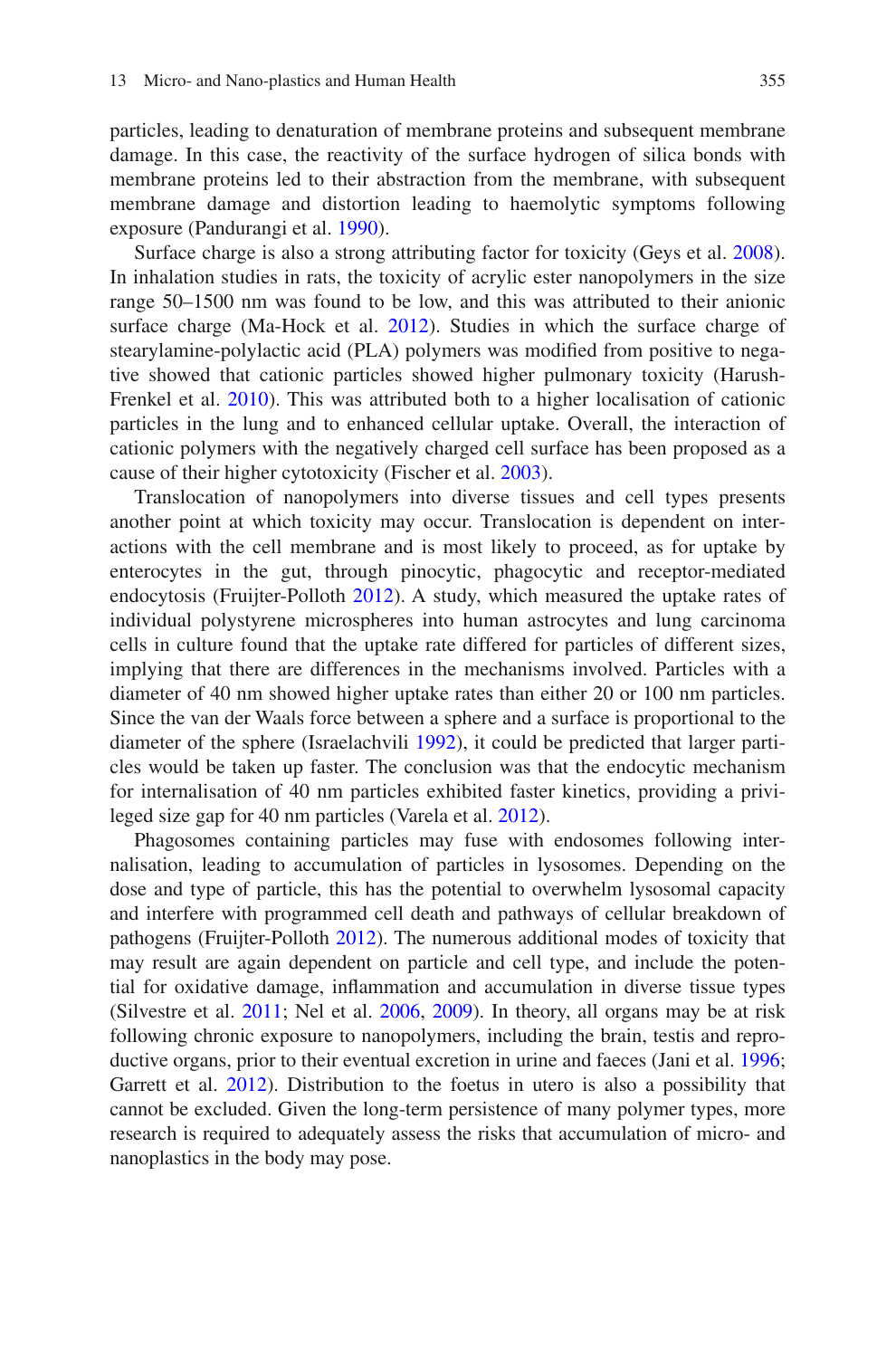# **13.5 Assessing the Risks that Micro- and Nanoplastics Pose to Human Health**

## *13.5.1 Leaching of Toxic Chemicals from Plastics*

As discussed previously, plastics can contain complex mixtures of additives to enhance their physical properties, which can leach from the polymer into the surrounding milieu. Leaching will occur primarily at the surface of the plastic particle, with the possibility of constant diffusion of chemicals from the core of the particle to the surface. Thus, leaching from plastic particles could present a longterm source of chemicals into tissues and body fluids, despite the fact that many of these chemicals are not persistent and have short half lives in the body (Engler [2012\)](#page-20-4). Plastics additives of concern to human health include phthalates, bisphenol A, brominated flame retardants, triclosan, bisphenone and organotins.

The potential migration of polymer constituents and additives into food and drinks is considered to be a major route of exposure of the human population and as might be expected is subject to extensive legislation. The measurement of migration levels is typically estimated from measurements using different solvents to simulate the receiving environment (e.g. foodstuffs), or can be estimated using partitioning models that consider aspects including the desportion rates from the polymers, dimensions of the polymer framework and dimensions of the diffusing molecules (Helmroth et al. [2002\)](#page-20-12). The European Food Standards Agency has a total migration limit of 10 mg/dm<sup>2</sup> for additives within plastics intended for packaging use, with a more stringent migration limit of 0.01 mg/kg for certain chemicals of concern (Commission Directive 2007/19/CE that modifies Directive 2002/72/CE). This means that for an average 60 kg adult who consumes 3 kg of foods and liquids per day, exposures to individual substances from food packaging could be up to  $250 \mu g/kg$  body weight per day (Muncke [2011\)](#page-22-11).

#### *13.5.2 Bisphenol a and Human Health*

There is very little information on the leaching of additives into biological tissues directly, but one chemical monomer that has received considerable attention in relation to its human health effects is bisphenol A (Fig. [13.2\)](#page-13-0). Bisphenol A (BPA) was first synthesised in the 1930s as a synthetic estrogen (Dodds and Lawson [1936](#page-19-12)) and is now a high-production volume chemical used as a monomer in the production of polycarbonate plastic and in the epoxy resins lining food and beverage cans. There are numerous studies showing that BPA can migrate out of polycarbonate (reviewed

<span id="page-13-0"></span>**Fig. 13.2** Bisphenol A

$$
\rm HO\begin{picture}(100,10) \put(0,0){\line(1,0){10}} \put(10,0){\line(1,0){10}} \put(10,0){\line(1,0){10}} \put(10,0){\line(1,0){10}} \put(10,0){\line(1,0){10}} \put(10,0){\line(1,0){10}} \put(10,0){\line(1,0){10}} \put(10,0){\line(1,0){10}} \put(10,0){\line(1,0){10}} \put(10,0){\line(1,0){10}} \put(10,0){\line(1,0){10}} \put(10,0){\line(1,0){10}} \put(10,0){\line(1,0){10}} \put(10,0){\line(1,0){10}} \put(10,0){\line(1,0){10}} \put(10,0){\line(1,0){10}} \put(10,0){\line(1,0){10}} \put(10,0){\line(1,0){10}} \put(10,0){\line(1,0){10}} \put(10,0){\line(1,0){10}} \put(10,0){\line(1,0){10}} \put(10,0){\line(1,0){10}} \put(10,0){\line(1,0){10}} \put(10,0){\line(1,0){10}} \put(10,0){\line(1,0){10}} \put(10,0){\line(1,0){10}} \put(10,0){\line(1,0){10}} \put(10,0){\line(1,0){10}} \put(10,0){\line(1,0){10}} \put(10,0){\line(1,0){10}} \put(10,0){\line(1,0){10}} \put(10,0){\line(1,0){10}} \put(10,0){\line(1,0){10}} \put(10,0){\line(1,0){10}} \put(10,0){\line(1,0){10}} \put(10,0){\line(1,0){10}} \put(10,0){\line(1,0){10}} \put(10,0){\line(1,0){10}} \put(10,0){\line(1,0){10}} \put(10,0){\line(1,0){10}} \put(10,0){\line(1,0){10}} \put(10,0){
$$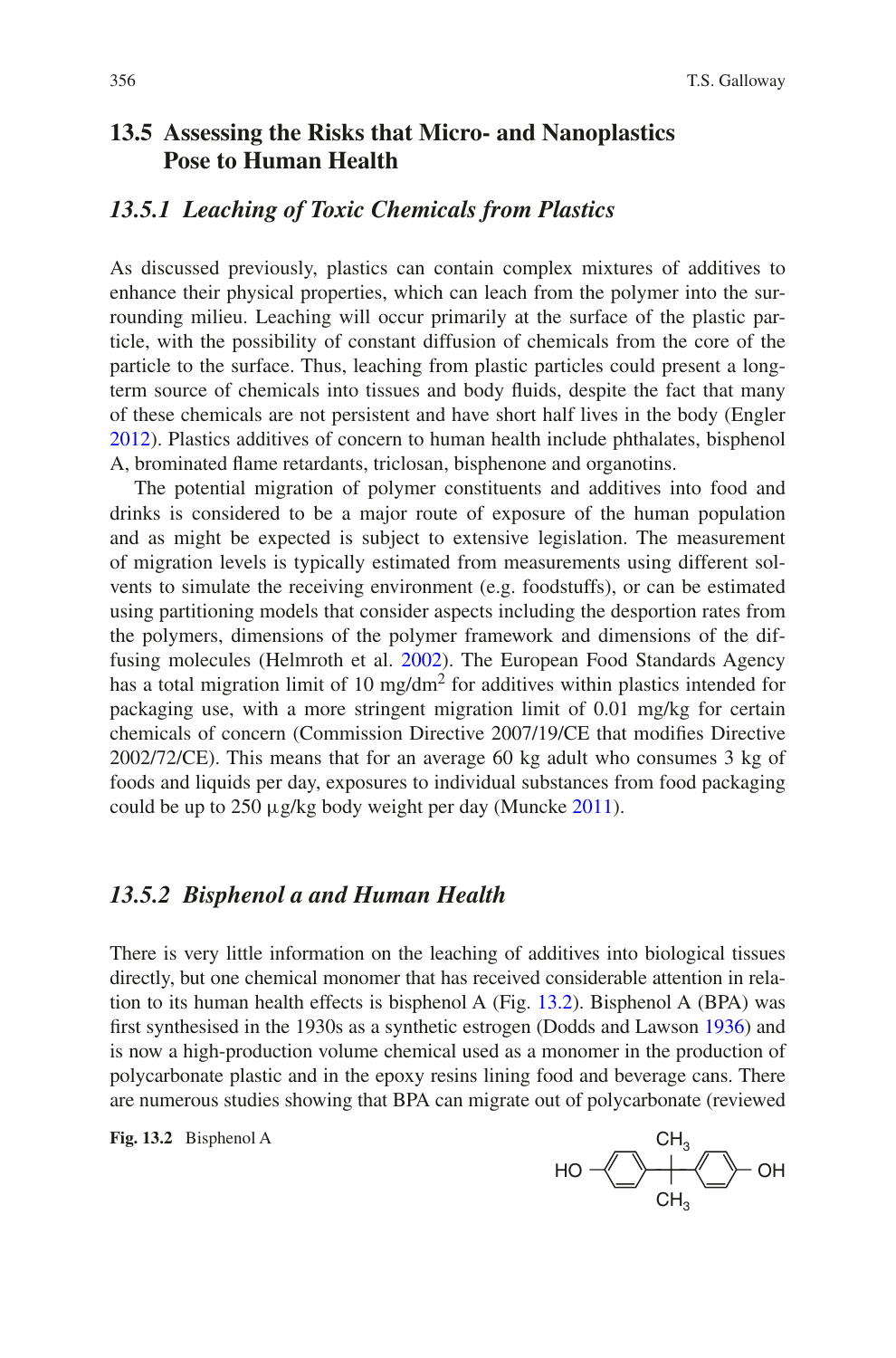in Guart et al. [2013\)](#page-20-13) and contaminate foodstuffs and drinks, and oral ingestion is considered the major route of exposure of the human population (Calafat et al [2008\)](#page-19-13). Additional routes of exposure are predicted from the inhalation of household dusts and dermal uptake from printed materials (Ehrlich et al. [2014](#page-20-14)). BPA undoubtedly enters the human body, with studies showing exposure of >95 % of populations in USA, Europe and Asia (Galloway et al. [2010;](#page-20-15) Vandenberg et al. [2010](#page-23-11)).

Bisphenol A exerts its biological activity predominantly through interaction with steroid hormone receptors, showing both estrogenic and antiandrogenic activity and suppressing aromatase activity (Bonefeld-Jørgensen et al. [2007](#page-19-14), Lee et al [2003\)](#page-21-18). Additional receptor-mediated effects reported in various model systems include binding to the orphan estrogen-related receptor ERRα (Okada et al. [2008](#page-22-12)), thyroid hormone disruption (Moriyama et al. [2002](#page-22-13)), altered pancreatic beta cell function (Ropero et al. [2008\)](#page-22-14) and obesity promoting effects (Newbold et al. [2008](#page-22-15)). There is growing evidence from epidemiological and laboratory studies that exposure to BPA at levels found in the general population, around 0.2–20 ng/ml (values given for urinary BPA), is associated with adverse human health effects, including the onset of obesity and cardiovascular disease (Lang et al. [2008](#page-21-19); Melzer et al. [2010,](#page-22-16) [2012;](#page-22-17) Cipelli et al. [2013](#page-19-15)) and with numerous reproductive and developmental outcomes. These include increases in abnormal penile/urethra development in males, an increase in hormonally-mediated cancers including breast and prostate cancers, neurobehavioural disorders including autism and early sexual maturation in females (reviewed by vom Saal et al. [2007](#page-23-12); Hengstler et al. [2011;](#page-20-16) Rochester [2013\)](#page-22-18).

Whether the release of BPA from ingested micro- or nanoplastics directly into the body contributes to human exposure remains unknown. The current tolerable daily intake is 0.05 mg/kg/day (EFSA [2006](#page-20-17)) and compared with this, the median exposure of the general adult population globally has been estimated from human biomonitoring or urinary BPA to be  $0.01-0.12 \mu g/kg/day$  (EFSA [2015](#page-20-18)). The concentrations of BPA in plasma are higher than would be predicted only from this level of exposure to BPA through food and drink (Mielke and Gundert-Remy [2009\)](#page-22-19), and it is therefore plausible that other routes of exposure could occur, e.g. from ingestion of plastic particles containing BPA, which subsequently leaches into tissues. BPA can certainly be absorbed across body surfaces other than the gut. Gayrard et al. ([2013\)](#page-20-19) showed that BPA can be absorbed with relatively high efficiency sublingually, an effect likely enhanced by its low molecular weight and moderate water solubility, allowing it to penetrate the sublingual membrane.

There are no studies in humans of the transfer of BPA from plastic directly into tissues, but the potential for BPA to leach from ingested polycarbonate into aquatic species was explored by Koelmans et al. ([2014\)](#page-21-20) who used biodynamic modeling to calculate the relative contribution of plastic ingestion to total exposure to chemicals residing in the ingested plastic. They estimated plastic:lipid exchange coefficients for a range of plastic particle sizes for two species, fish and sediment-dwelling worms. They proposed that a continuous ingestion of plastic containing 100 mg/kg BPA would lead to a very low steady-state concentration of 0.044 ng/kg BPA in fish and 60  $\mu$ g/kg (normalized to lipid) in worms. Whilst this represents a substantial exposure pathway, the risk of exposure through this route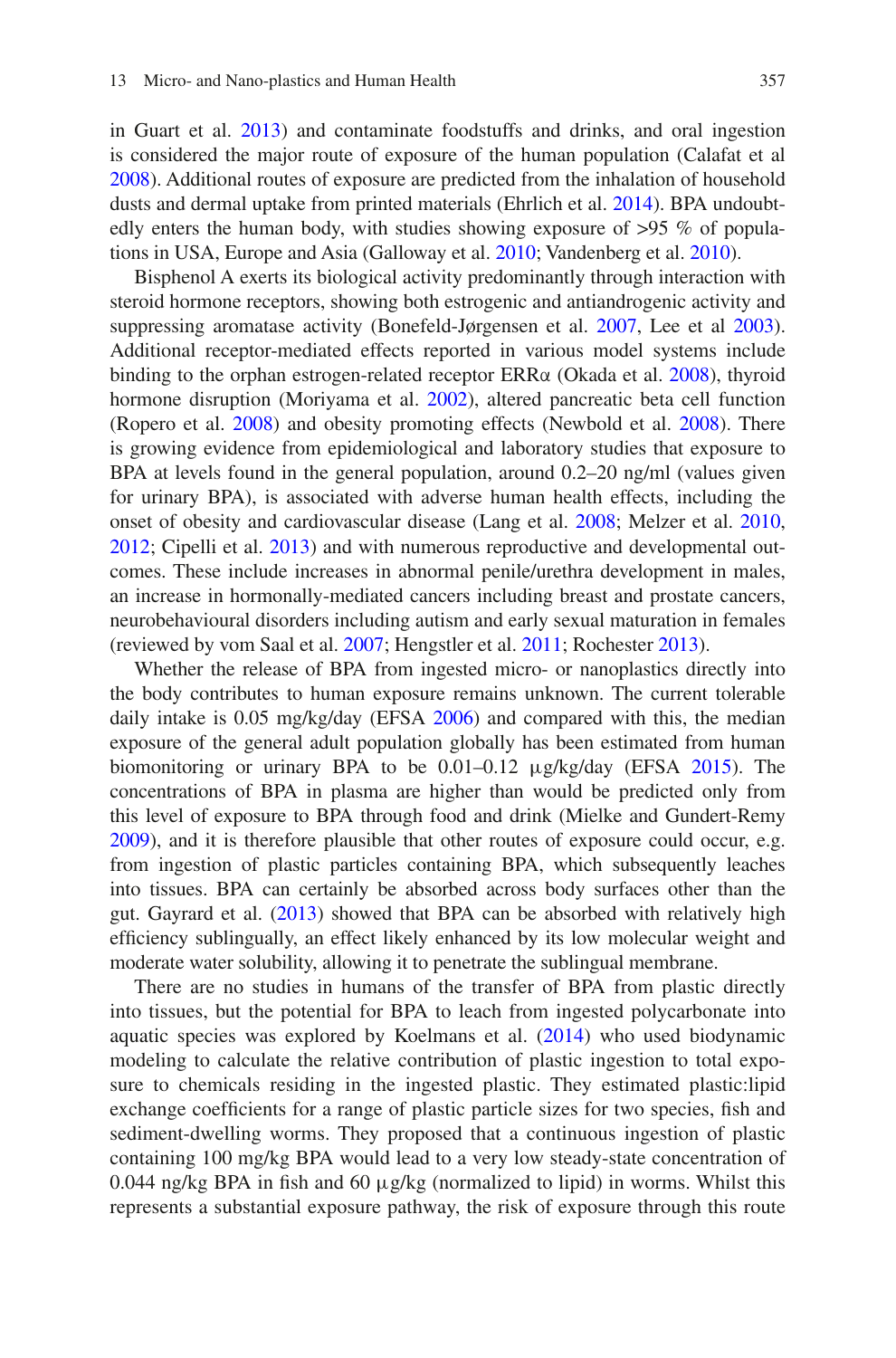was considered low in comparison with other pathways of exposure, based on the reported abundance of microplastics.

#### *13.5.3 Safer Alternatives to BPA*

Concern over exposure to BPA and its potential to cause harmful effects has led to worldwide efforts to formulate alternative polymer materials. This is a technically challenging area, largely because polycarbonate is such a useful material. It is an optically clear, strong and heat resistant plastic and hence has a wide range of uses. One promising formulation is a copolyester called Tritan<sup>TM</sup>, which contains three different monomers, dimethyl terephthalate, cyclohexane dimethanol and tetramethyl cyclobutanediol (Eastman [2010](#page-19-16)). Studies have shown that it has a low migration potential, both for its constituent monomers and for the additives that are present in the polymer matrix. More importantly, the constituents and the leacheates from the polymer showed neither hormonal nor toxic activity. In a study by Guart et al. ([2013\)](#page-20-13), the leacheate from Tritan<sup>TM</sup> and from polycarbonate bottles into water was collected and tested in a number of in vitro bioassays, including for estrogenic, (anti) androgenic activity and for retinoic acid and vitamin D type activities. The TritanTM leacheates showed no activity at any concentration, whereas the leacheate from polycarbonate showed estrogenic and antiandrogenic activity at higher concentrations (Guart et al. [2013](#page-20-13)). These findings are interesting, as they show the potential for newer, safer polymer alternatives to reduce unintended exposure of the human population.

#### *13.5.4 Novel Polymer Formulations*

In assessing the physical risks posed by ingestion of nano- or microplastics that unintentionally enter the food chain, much information and guidance can be gained from existing risk assessments performed for food packaging. For example, the European Food Safety Authority (EFSA) has produced detailed guidance for assessing the risks of exposure to nanomaterials, including nanocomposites, biopolymers and other complex materials, from their applications in the food chain (EFSA [2011](#page-20-3)). As detailed by EFSA, there are huge uncertainties that are associated with detecting, identifying and characterising different micro-, and nanoparticles and polymers in complex matrices such as food, even when the likely constituent substances are known, and these problems are multiplied where rates and sources of contamination remain unknown. In general, however, the considerations suggested by EFSA provide a useful framework applicable to the risks posed by microplastics and nanoplastics as contaminants in food.

Based on the guidance provided by EFSA, it can be predicted that the risks posed by micro- or nanopolymers to human health will be determined by the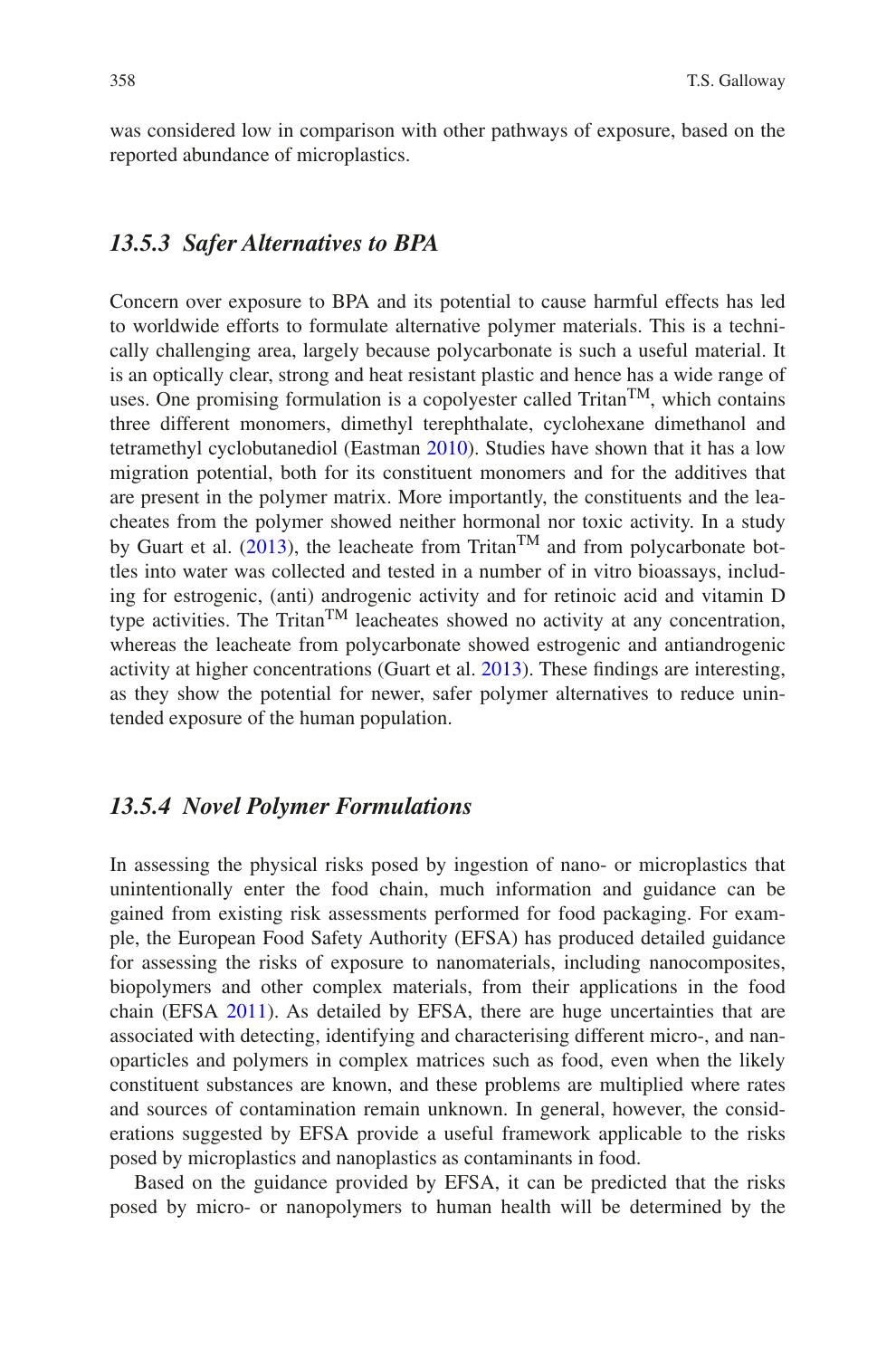chemical composition and physico-chemical properties of the particles themselves, their potential for uptake and interactions with tissues, and the likely potential exposure levels. Actual information on migration rates of nanoparticles into food or food stimulants is sparse. Simon et al. [\(2008](#page-23-13)) derived a theoretical model to estimate migration rates of nanoparticles from a polymer matrix. The model predicted that migration from polymers of low dynamic viscosity would be limited to particles of <1 nm in diameter, even where the interaction between particle and polymer was negligible. These estimates are in accord with results from Schmidt et al. ([2009\)](#page-22-20) who used a combination of field flow fractionation and analytical chemistry techniques to study the migration of nanoparticles out of polylactic acid (PLA). Whilst migration out of the matrix did definitely occur, the resulting nanoparticle concentrations were well below the recommended migration limits. Migration may also be higher into acidic matrices (Mauricio-Inglesias et al. [2010\)](#page-21-21). Table [13.5](#page-17-0) compiles some of the indicators identified by EFSA to have the potential to lead to toxicity following uptake of nanoparticles in the diet. These include high levels of reactivity, complex morphologies, the ability to interact with biomolecules, stability and presence of toxic additives. Accordingly, one might expect the greatest hazard to human health to come from ingestion of complex, high aspect ratio nano-scale fibres, synthesised from mixed substances of variable persistence.

#### *13.5.5 Nanopolymers and Nanofillers*

There are many technological advances in the development of complex biocomposites and nanopolymers that are relevant for consideration here. Nanocomposites are complex macromolecular materials containing small quantities of nanoscale additives, or nanofillers. The most commonly employed nanofillers for food packaging (the most common type of plastic litter) are nanoclays. Other common nanofillers include nanocellulose fibres, carbon nanotubes, metals and oxides. Nanofillers are intended to enhance or improve the inherent properties of the polymer, including factors such as mechanical strength, thermal and ultraviolet stability, and gas and vapour barrier properties (Lagaron and Lopez-Rubio [2011](#page-21-11)). The high surface-to-volume ratio of nanofillers enhances their inherent chemical and mechanical properties compared with larger-scale versions of the same material, whilst allowing them to disperse within polymers without introducing structural defects. For example, addition of nanoclays can enhance the oxygen barrier properties of plastics, which makes them particularly attractive for keeping food from spoiling (Lagaron and Lopez-Rubio [2011\)](#page-21-11).

The addition of nanomaterials into polymers can also cut down on the need for large amounts of additives, for example by acting as antioxidants or antimicrobial agents themselves (De Azedero [2013](#page-19-17)). In relation to plastic discarded to the environment, a major added benefit of nanofillers is that they may also be able to reduce the unintended migration of additives out of polymers (de Abreu et al. [2010\)](#page-19-18).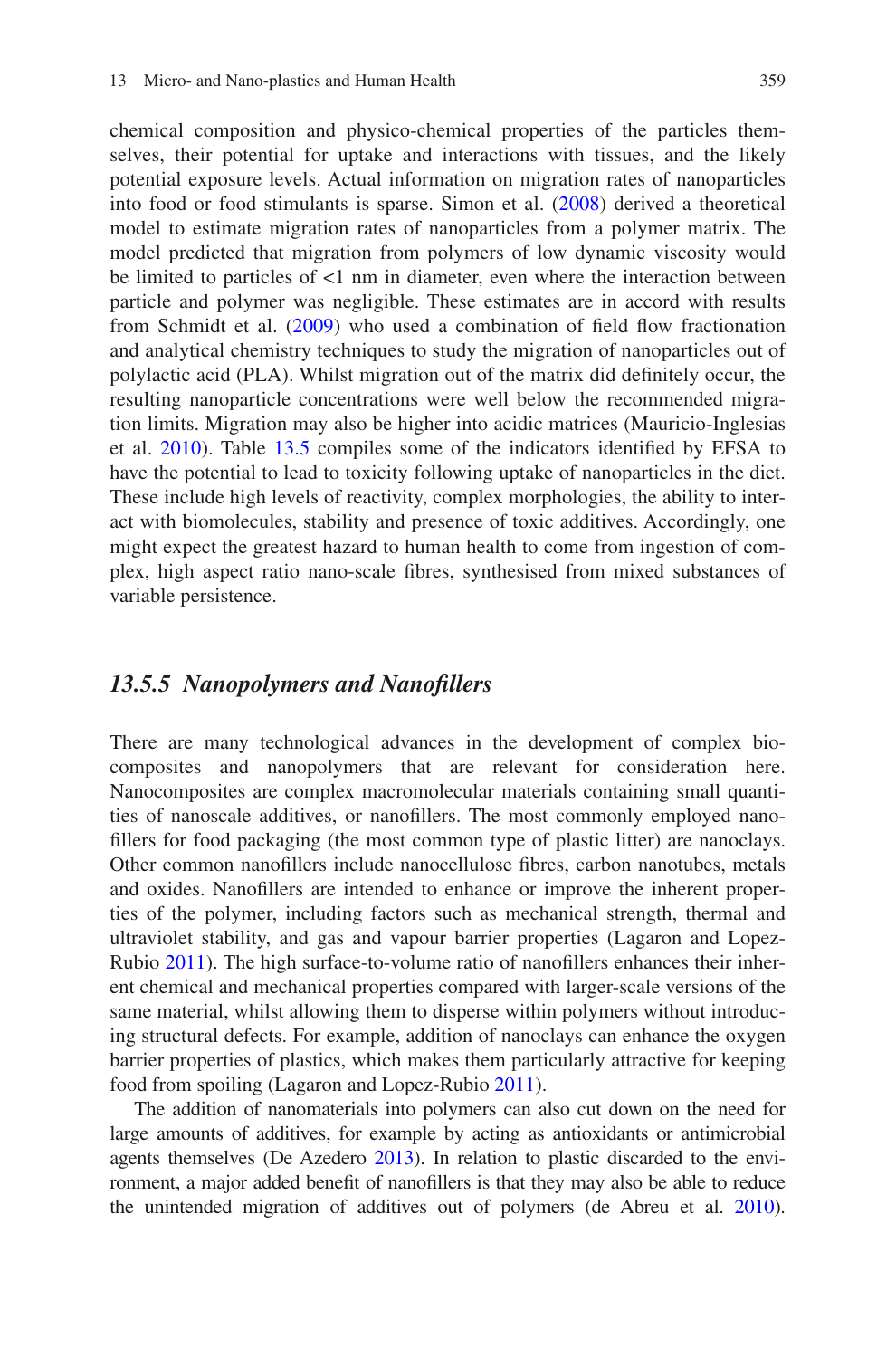| Characteristic<br>of particle                                     | Details                                                                                                                                                                               | Example                         |
|-------------------------------------------------------------------|---------------------------------------------------------------------------------------------------------------------------------------------------------------------------------------|---------------------------------|
| High levels<br>of reactivity                                      | Catalytic, chemical<br>or biological reactivity                                                                                                                                       | $H_2$<br>$H^+$ +OH <sup>-</sup> |
| Complex<br>morphology                                             | Rigid, long tubes or<br>fibres, high aspect ratios,<br>hard fissures or edges,<br>high porosity, mixed<br>composites containing<br>substances of diverse<br>persistence and character |                                 |
| Ability to<br>interact with<br>biomolecules                       | Binding or interaction<br>with enzymes, DNA,<br>steroid receptors, signal<br>transduction pathways                                                                                    |                                 |
| Stability:<br>ability to<br>undergo<br>complex<br>transformations | Polymer ageing, changes<br>to surface properties,<br>porosity, metabolites,<br>changes or loss of coating<br>(e.g. protein surface<br>corona)                                         |                                 |
| Presence<br>of antimicrobials                                     | Release of biocides into<br>surrounding tissues,<br>unintended consequences<br>for gut flora                                                                                          |                                 |

<span id="page-17-0"></span>**Table 13.5** Indicators of potential toxicity for nanoparticles contained within food packaging

Adapted from EFSA [\(2011](#page-20-3))

The migration of various polymer additives, including triclosan and diphenyl butadiene from polyamide into food stimulants was found to be up to six times lower when nanoclays were added to the polyamide. The nanoclay particles were thought to slow down the rate of migration of the additives due to their layering within the polymer matrix, creating a tortuosity effect (Fig. [13.3\)](#page-18-0) (de Abreu et al. [2010](#page-19-18)). Thus, new advances in nanotechnology may bring unintended benefits in terms of the reduced leaching of their additives and hence the environmental safety of the polymers that contain them.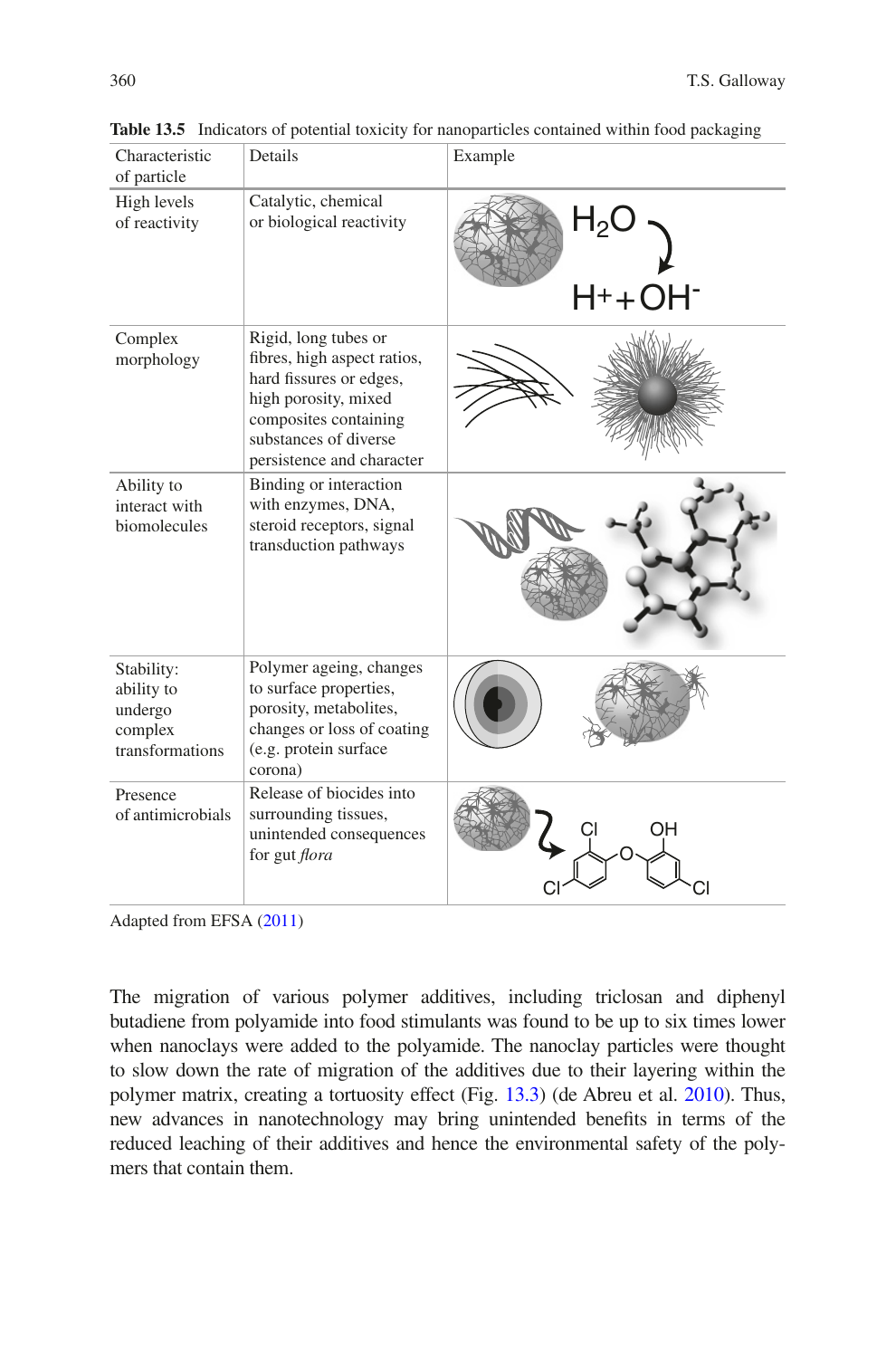

<span id="page-18-0"></span>**Fig. 13.3** Tortuosity effect of nanoclay in limiting the diffusion of permeants through polymers (adapted from Ray and Okamato [2003](#page-22-21))

## **13.6 Conclusions and Future Work**

This short account has identified some of the most widely encountered plastics in everyday use and illustrated some of the attempts that have been made to assess their potential hazards to human health. Different routes of exposure to human populations, both of plastic additives, micro- and nanoplastics from food items and from discarded debris are discussed in relation to the existing literature for nanomedicines and nanocomposite packaging materials, for which an increasing body of knowledge exists. It is clear that our understanding of the potential contamination of the human population by micro- or nanoplastics sourced from the environment is in its infancy, leaving many questions unanswered:

- Does significant bioaccumulation and trophic transfer for micro- and nanoplastics occur in the environment? If so, what species are most at risk?
- How does ageing of plastics affect their physico-chemical properties and subsequent toxicity?
- Following ingestion, does uptake of micro- and nanoplastics occur? Do proteins bind to the surface of the particles to form a protein corona? How does this vary for different plastic litter types and what cell types are most vulnerable to toxicity?
- What methods should we be using for locating, identifying and quantifying micro- and nanoplastics in complex matrices including biological tissues? Techniques mentioned in this chapter include field flow fractionation, multiangled light scattering (MALS), inductively coupled plasma mass spectrometry (ICP-MS) and non-linear optical bioimaging. Further development of suitable methods for extracting micro- and nanoplastics from biological materials and for studying them in situ remains a compelling research gap for the future.

**Acknowledgements** TG gratefully acknowledges financial support from grants EU FP7 Cleansea Grant Agreement 308370 and NERC NE/L007010/1 during the preparation of this chapter.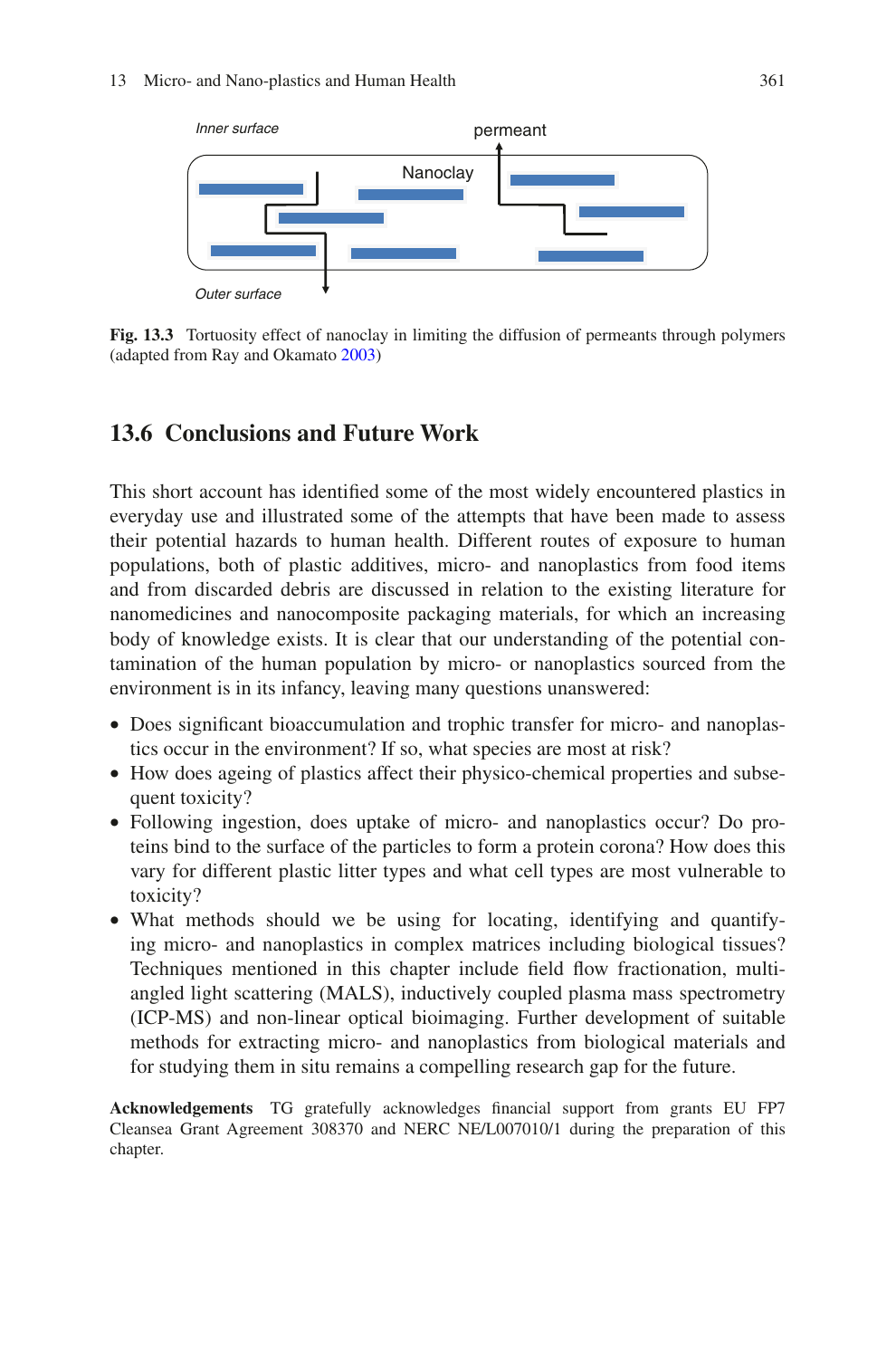**Open Access** This chapter is distributed under the terms of the Creative Commons Attribution Noncommercial License, which permits any noncommercial use, distribution, and reproduction in any medium, provided the original author(s) and source are credited.

## **References**

- <span id="page-19-4"></span>Andrady, A. L. (2015). Persistence of plastic litter in the oceans. In M. Bergmann, L. Gutow, M. Klages (Eds.), *Marine anthropogenic litter* (pp. 57–72). Berlin: Springer.
- <span id="page-19-1"></span>Araujo, P., Sayer, C., Poco, J., & Giudici, R. (2002). Techniques for reducing residual monomer content in polymers: A review. *Polymer Engineering and Science, 42*, 1442–1468.
- <span id="page-19-9"></span>Awaad, A., Nakamura, M., & Ishimura, K. (2012). Imaging of size-dependent uptake and identification of novel pathways in mouse Peyer's patches using fluorescent organosilica particles. *Nanomedicine: Nanotechnology Biology and Medicine, 8*, 627–636.
- <span id="page-19-14"></span>Bonefeld-Jørgensen, E. C., Long, M., Hofmeister, M. V., & Vinggaard, A. M. (2007). Endocrinedisrupting potential of bisphenol A, bisphenol A dimethacrylate, 4-n-nonylphenol, and 4-n-octylphenol *in vitro*: new data and a brief review. *Environmental Health Perspectives, 115*, 69.
- <span id="page-19-7"></span>Browne, M. A., Crump, P., Niven, S., Teuten, E., Tonkin, A., Galloway, T. S., et al. (2011). Accumulation of microplastic on shorelines woldwide: sources and sinks. *Environmental Science and Technology, 45*, 9175–9179.
- <span id="page-19-3"></span>Buchta, C., Bittner, C., Heinzl, H., Höcker, P., Mocher, M., Mayerhofer, M., et al. (2005). Transfusion-related exposure to the plasticizer di(2-ethylhexyl)phthalate in patients receiving plateletpheresis concentrates. *Transfusion, 45*, 798–802.
- <span id="page-19-11"></span>Burello, E., & Worth, A. P. (2011). A theoretical framework for predicting the oxidative stress potential of oxide nanoparticles. *Nanotoxicology, 5*, 228–235.
- <span id="page-19-13"></span>Calafat, A. M., Ye, X., Wong, L.-Y., Reidy, J. A., & Needham, L. L. (2008). Exposure of the US population to bisphenol A and 4-tertiary-octylphenol: 2003–2004. *Environmental Health Perspectives, 116*, 39–45.
- <span id="page-19-15"></span>Cipelli, R., Harries, L., Okuda, K., Yoshihara, S., Melzer, D., & Galloway, T. S. (2013).Bisphenol A modulates the expression of Estrogen-Related Receptor-α in T-Cells.*Reproduction, 147*, 419–426.
- <span id="page-19-0"></span>Claudio, L. (2012). Food packaging and public health. *Environmental Health Perspectives, 120*(6), A233–A237.
- <span id="page-19-8"></span>Cole, M., Lindeque, P., Goodhead, R., Moger, J., Halsband-Lenk, C., & Galloway, T. S. (2013). Microplastic ingestion by zooplankton. *Environmental Science and Technology, 47*, 6646–6655.
- <span id="page-19-5"></span>Cole, M., Lindeque, P., Halsband-Lenk, C., & Galloway, T. S. (2011). Microplastic as a contaminant in the marine environment: a review. *Marine Pollution Bulletin, 62*, 2588–2597.
- <span id="page-19-2"></span>Crompton, T. (2007). *Additive migration from plastics into foods. A guide for analytical chemistry*. Shrewsbury: iSmithers Rapra Publishing.
- <span id="page-19-18"></span>de Abreu, D. A. P., Cruz, J. M., Angulo, L., & Losada, P. P. (2010). Mass transport studies of different additives in polyamide and exfoliated nanocomposite polyamide films for food industry. *Packaging Technology and Science, 23*, 59–68.
- <span id="page-19-17"></span>De Azeredo, H. M.C. (2013). Antimicrobial nanostructures in food packaging. *Trends in Food Science and Technology, 30*, 56–69.
- <span id="page-19-12"></span>Dodds, E. C., & Lawson, W. (1936). Synthetic estrogenic agents without the phenanthrene nucleus. *Nature, 137*, 996.
- <span id="page-19-6"></span>Dubaish, F., & Liebezeit, G. (2013). Suspended microplastics and black carbon particles in the Jade system, southern North Sea. *Water, Air Soil Pollution, 224*, 1–8.
- <span id="page-19-16"></span>Eastman. (2010). Eastman material data sheet. [http://www.eastman.com,](http://www.eastman.com) [http://www.](http://www.eastman.com/lierature.center/T/TRS252.pdf) [eastman.com/lierature.center/T/TRS252.pdf](http://www.eastman.com/lierature.center/T/TRS252.pdf)
- <span id="page-19-10"></span>Ebel, J. P. (1990). A method for quantifying particle absorption from the small intenstine. *Pharmaceutical Research, 7*, 848–851.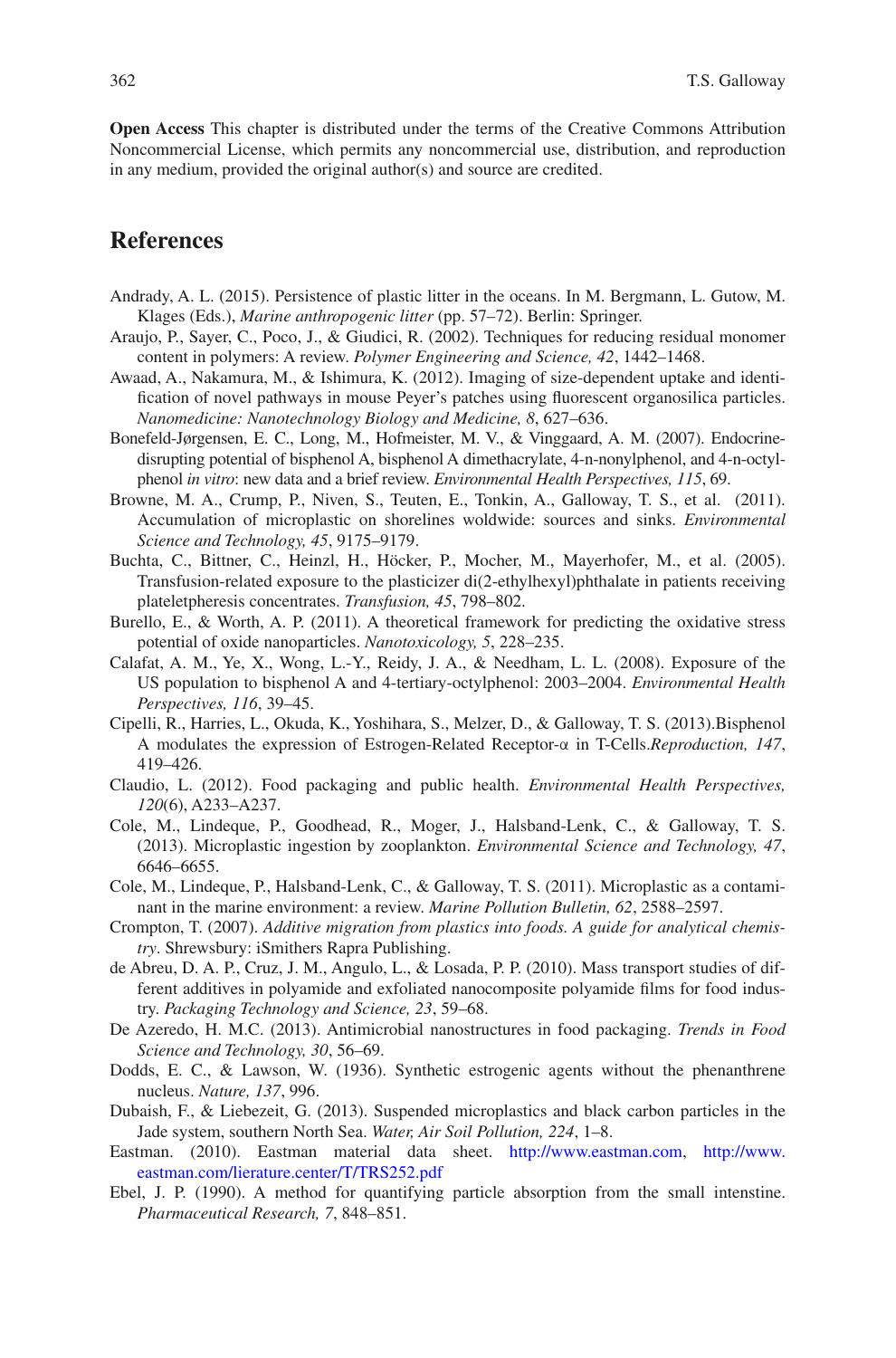- <span id="page-20-17"></span>EFSA. (2006). Opinion of the scientific panel on food additives, flavourings, processing aids and materials in contact with food on a request from the commission related to 2,2-bis(4 hydroxyphenyl)propane (bisphenol A). *EFSA Journal, 428*, 13–75.
- <span id="page-20-3"></span>EFSA. (2011). Scientific opinion: Guidance on the risk assessment of the application of nanoscience and nanotechnologies in the food and feed chain. *EFSA Journal, 9*, 2140.
- <span id="page-20-18"></span>EFSA (2015) Scientific Opinion on the risks to public health related to the presence of bisphenol A (BPA) in foodstuffs. *EFSA Journal, 13(1)*, 3978.
- <span id="page-20-14"></span>Ehrlich, S., Calafat, A. M., Hunblet, O., Smith, T., & Hauser, R. (2014). Handling of thermal receipts as a source of exposure to bisphenol A. *JAMA, 311*, 859–860.
- <span id="page-20-4"></span>Engler, R. E. (2012). The complex interaction between marine debris and toxic chemicals in the ocean. *Environmental Science and Technology, 46*, 12302–12315.
- <span id="page-20-1"></span>European Commision. (2014). EC guidance document. Guidance to hazard analysis and critical control point (HACCP) application and to regulation 852/2004 and 853/2004. [http://europa.](http://europa.eu/comm/food/food/biosafety/hygienelegislation/index_en.htm) [eu/comm/food/food/biosafety/hygienelegislation/index\\_en.htm.](http://europa.eu/comm/food/food/biosafety/hygienelegislation/index_en.htm) Accessed Feb 2014.
- <span id="page-20-10"></span>Fischer, D., Li, Y., Ahlemeyer, B., Krieglstein, J., & Kissel, T. (2003). *In vitro* cytotoxicity testing of polycations: Influence of polymer structure on cell viability and hemolysis. *Biomaterials, 24*, 1121–1131.
- <span id="page-20-6"></span>Florence, A. T., Sakthivel, T., Toth, I. (2000). Oral uptake and translocation of a polylysine dendrimerwith a lipid surface. *Journal Control Release, 65*, 253-259.
- <span id="page-20-5"></span>Florence, A. T., & Hussain, N. (2001). Transcytosis of nanoparticle and dendrimer delivery systems, evolving vistas. *Advanced Drug Delivery Reviews, 50*, S69–S89.
- <span id="page-20-11"></span>Fruijtier-Pölloth, C. (2012) The toxicological mode of action and the safety of synthetic amorphoussilica- a nanostructured material. *Toxicology, 294*, 61–79.
- <span id="page-20-15"></span>Galloway, T. S., Cipelli, R., Guralnik, J., Ferrucci, L., Bandinelli, S., Corsi, A. M., et al. (2010). Daily bisphenol A excretion and associations with sex hormone concentrations: Results from the InCHIANTI adult population study. *Environmental Health Perspectives, 118*, 1603–1608.
- <span id="page-20-7"></span>Garrett, N. L., Lalatsa, A., Uchegbu, I., Schätzlein, A., & Moger, J. (2012). Exploring uptake mechanisms of oral nanomedicines using multimodal nonlinear optical microscopy. *Journal of Biophotonics, 5*, 458–468.
- <span id="page-20-19"></span>Gayrard, V., Lacroix, M. Z., Collet, S. H., Viguié, C., Bousquet-Melou, A., Toutain, P. L., et al. (2013). High bioavailability of bisphenol A from sublingual exposure. *Environ Health Perspect, 121*, 951–956.
- <span id="page-20-8"></span>Geys, J., Nemmar, A., Verbeken, E., Smolders, E., Ratoi, M., Hoylaerts, M. F., et al. (2008). Acute toxicity and prothrombotic effects of quantum dots: Impact of surface charge. *Environmental Health Perspectives, 116*, 1607–1613.
- <span id="page-20-2"></span>Grob, K., Biedermann, M., Scherbaum, E., Roth, M., & Rieger, K. (2006). Food contamination with organic materials in perspective: Packaging materials as the largest and least controlled source? A view focusing on the European situation. *Critical Reviews in Food Science and Nutrition, 46*, 529–536.
- <span id="page-20-13"></span>Guart, A., Wagner, M., Mezquida, A., Lacorte, S., Oehlmann, J., & Borrell, A. (2013). Migration of plasticisers from TritanTM and polycarbonate bottles and toxicological evaluation. *Food Chemistry, 141*, 373–380.
- <span id="page-20-0"></span>Hanning, I. B., Nutt, J. D., & Ricke, S. C. (2009). Salmonellosis outbreaks in the United States due to fresh produce: Sources and potential intervention measures. *Foodborne Pathogens and Disease, 6*, 635–648.
- <span id="page-20-9"></span>Harush-Frenkel, O., Bivas-Benita, M., Nassar, T., Springer, C., Sherman, Y., Avital, A., et al. (2010). A safety and tolerability study of differently-charged nanoparticles for local pulmonary drug delivery. *Toxicology and Applied Pharmacology, 246*, 83–90.
- <span id="page-20-12"></span>Helmroth, E., Rijk, R., Dekker, M., & Jongen, W. (2002). Predictive modelling of migration from packaging materials into food products for regulatory purposes. *Trends in Food Science and Technology, 13*, 102–109.
- <span id="page-20-16"></span>Hengstler, J. G., Foth, H., Gebel, T., Kramer, P. J., Lilienblum, W., Schweinfurth, H., et al. (2011). Critical evaluation of key evidence on the human health hazards of exposure to bisphenol A. *Critical Reviews in Toxicology, 41*, 263–291.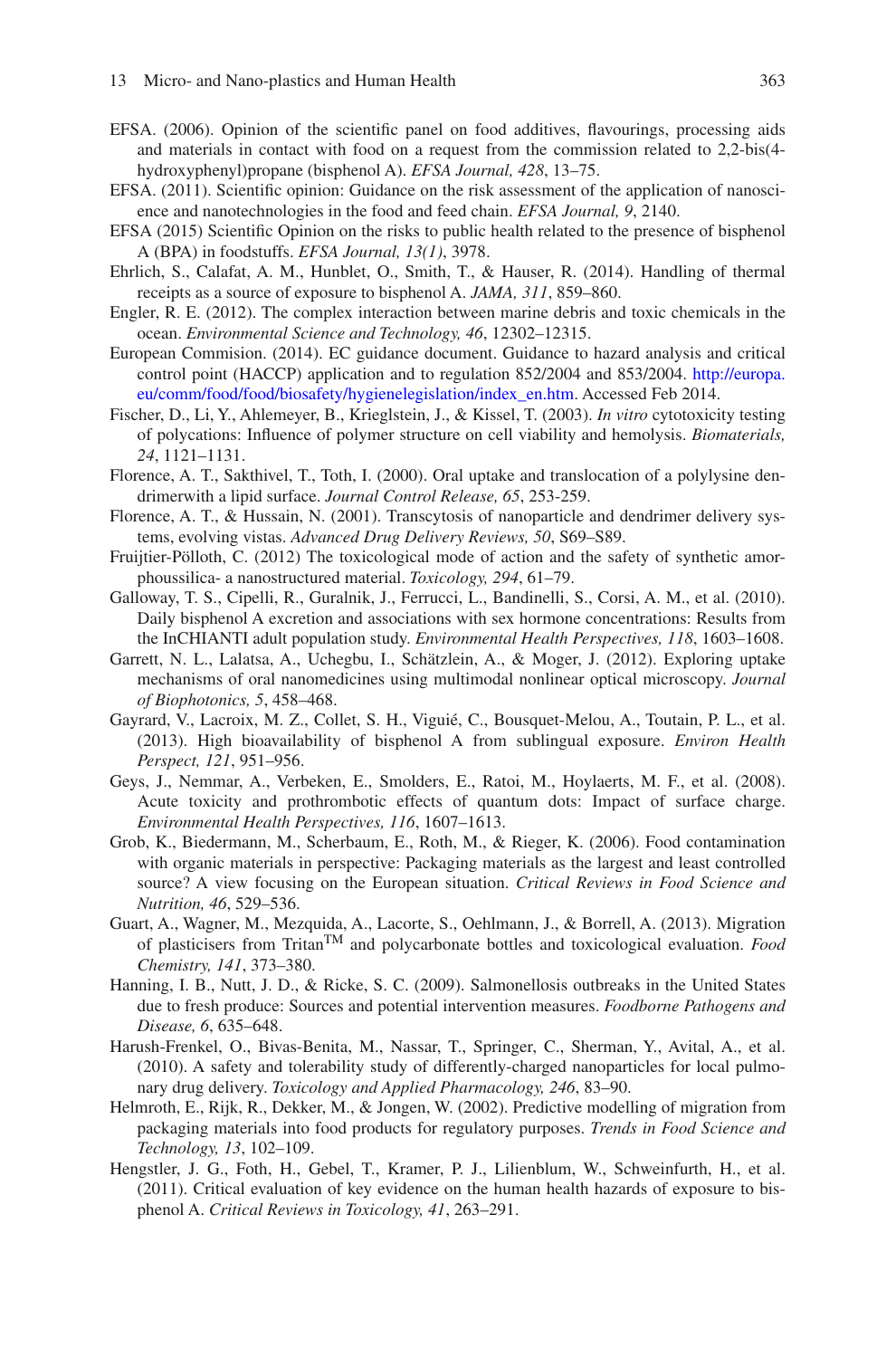- <span id="page-21-5"></span>Hidalgo-Ruz, V., Gutow, L., Thompson, R. C., & Thiel, M. (2012). Microplastics in the marine environment: A review of the methods used for identification and quantification. *Environmental Science and Technology, 46*, 3060–3075.
- <span id="page-21-6"></span>Imhof, H. K., Ivleva, N. P., Schmid, J., Niessner, R., & Laforsch, C. (2013). Contamination of beach sediments of a subalpine lake with microplastic particles. *Current Biology, 23*, R867–R868.
- <span id="page-21-17"></span>Israelachvili, J. (1992). *Intermolecular and surface forces* (2nd ed.). London: Academic Press.
- <span id="page-21-0"></span>Jambeck, J. R., Geyer, R., Wilcox, C., Siegler, T. R., Perryman, M., Andrady, A., et al. (2015). Plastic waste inputs from land into the ocean. *Science, 347,* 768-771.
- <span id="page-21-12"></span>Jani, P. U., Florence, A. T., & McCarthy, D E. (1992). Further histological evidence of gastrointestinal absorption of polystyrene nanospheres in the rat. *International Journal of Pharmaceutics, 84*, 245–252.
- <span id="page-21-14"></span>Jani, P. U., Nomura, T., Yamashita, F., Takakura, A., Florence, A. T., & Hashida, M. (1996). Biliary excretion of polystyrene microspheres with covalently linked FITC fluorescence after oral and parenteral administration to male wistar rats. *Journal of Drug Targeting, 4*, 87–93.
- <span id="page-21-10"></span>Kim, B., Rutka, J., & Chan, W. (2010). Nanomedicine. *New England Journal of Medicine, 363*, 2434–2443.
- <span id="page-21-4"></span>Koch, H. M., & Calafat, A. M. (2009). Human body burdens of chemicals used in plastics manufacture. *Philosophical Transactions of the Royal Society B, 364*, 2063–2078.
- <span id="page-21-8"></span>Koelmans, A. A. (2015). Modeling the role of microplastics in bioaccumulation of organic chemicals to marine aquatic organisms. Critical review. In M. Bergmann, L. Gutow, & M. Klages (Eds.), *Marine anthropogenic litter* (pp. 313–328). Berlin: Springer.
- <span id="page-21-20"></span>Koelmans, A. A., Besseling, E., & Foekema, E. M. (2014). Leaching of plastic additives to marine organisms. *Environmental Pollution, 187*, 49–54.
- <span id="page-21-7"></span>Koelmans, A. A., Besseling, E., & Shim, W. J. (2015). Nanoplastics in the aquatic environment. In M. Bergmann, L. Gutow, & M. Klages (Eds.), *Marine anthropogenic litter* (pp. 329–344). Berlin: Springer.
- <span id="page-21-13"></span>Kreuter, J. (1991). Peroral administration of nanoparticles. *Advanced Drug Delivery Reviews, 7,* 71-86.
- <span id="page-21-3"></span>La Mantia, F. (2002). *Handbook of plastics recycling*. Shrewsbury: iSmithers Rapra Publishing.
- <span id="page-21-11"></span>Lagaron, J. M., & Lopez-Rubio, A. (2011). Nanotechnology for bioplastics: Opportunities, challenges and strategies. *Trends in Food Science and Technology, 22*, 611–617.
- <span id="page-21-19"></span>Lang, I. A., Galloway, T. S., Scarlett, A., Henley, W. E., Depledge, M., Wallace, R. B., et al. (2008). Association of urinary bisphenol A concentration with medical disorders and laboratory abnormalities in adults. *JAMA, 300*, 1353–1355.
- <span id="page-21-18"></span>Lee, H. J., Chattopadhyay, S., Gong, E. Y., Ahn, R. S., & Lee, K. (2003). Antiandrogenic effects of bisphenol A and nonylphenol on the function of androgen receptor. *Toxicological Sciences, 75*, 40–47.
- <span id="page-21-2"></span>Lithner, D., Larsson, Å., & Dave, G. (2011). Environmental and health hazard ranking and assessment of plastic polymers based on chemical composition. *Science of the Total Environment, 409*, 3309–3324.
- <span id="page-21-15"></span>Lundqvist, M., Stigler, J., Elia, G., Lynch, I., Cedervall, T., & Dawson, K. A. (2008). Nanoparticle size and surface properties determine the protein corona with possible implications for biological impacts. *PNAS, 105*, 14265–14270.
- <span id="page-21-9"></span>Lusher, A. (2015). Microplastics in the marine environment: distribution, interactions and effects. In M. Bergmann, L. Gutow, & M. Klages (Eds.), *Marine anthropogenic litter* (pp. 245–308). Berlin: Springer.
- <span id="page-21-16"></span>Ma-Hock,L., Landsiedel, R., Wiench, K., Geiger, D., Strauss, V. Gröters, S., et al. (2012). Short term rat inhalation study with aerosols of acrylic ester-based polymer dispersions containing a fraction of nanoparticles. *International Journal of Toxicology, 31*, 46–57.
- <span id="page-21-21"></span>Mauricio-Inglesias, M., Peyron, S., Guillard, V., & Gontard, N. (2010). Wheat gluten nanocomposite films as food contact materials: Migration tests and impact of a novel food stabilising technology (high pressure). *Journal of Applied Polymer Science, 116*, 2526–2535.
- <span id="page-21-1"></span>Melzer, D., & Galloway, T. S. (2010). Burden of proof. *New Scientist*, October 2010, (pp. 26–27).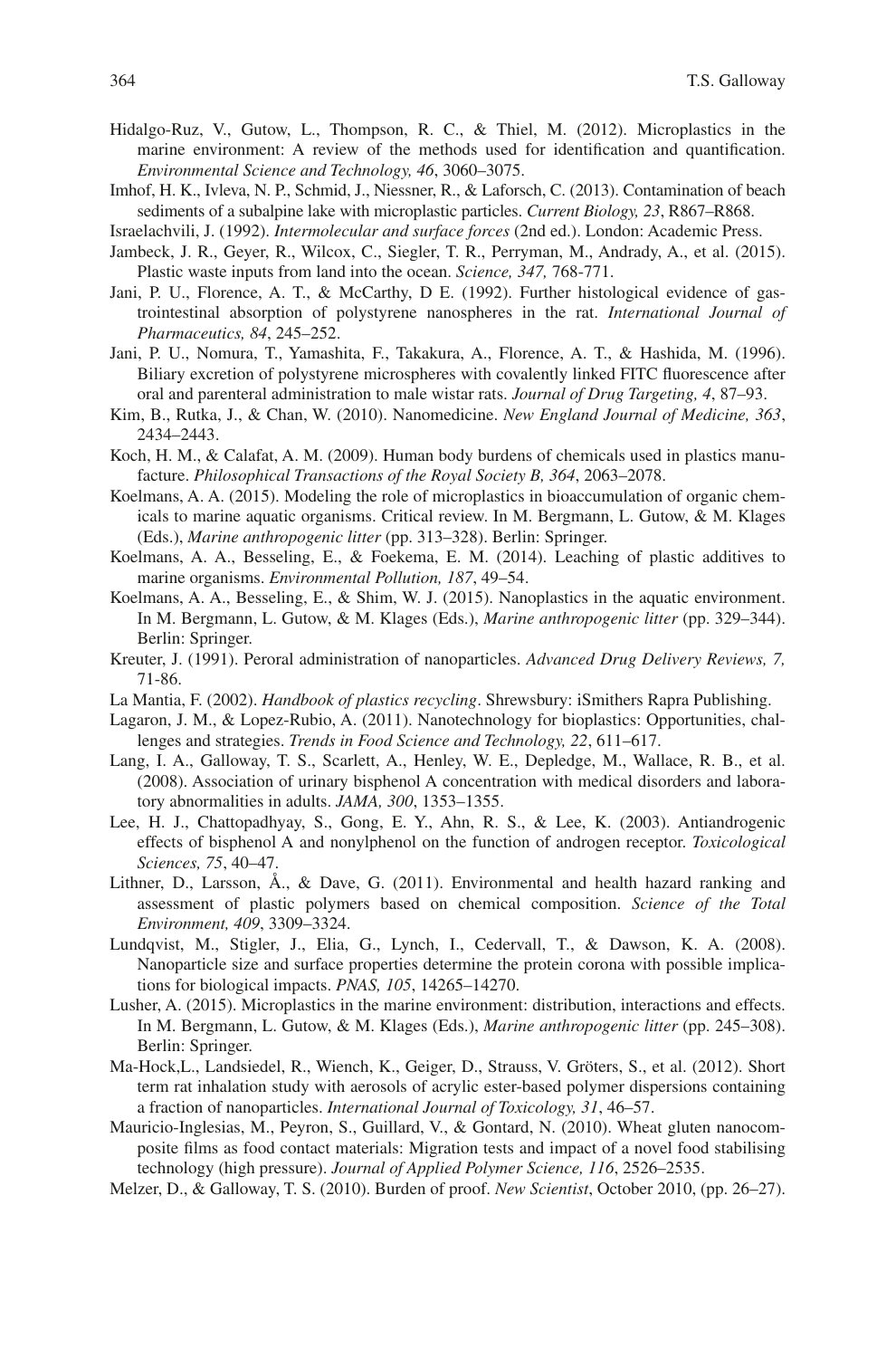- <span id="page-22-16"></span>Melzer, D., Rice, N. E., Lewis, C., Henley, W. E., Galloway, T. S. (2010). Association of urinary bisphenol. a concentration with heart disease: evidence from NHANES 2003/06.*PLoS ONE, 5*, e8673
- <span id="page-22-17"></span>Melzer, D., Osborne, N. J., Henley, W. E., Cipelli, R., Young, A., Money, C., et al. (2012). Urinary bisphenol A: Concentration and risk of future coronary artery disease in apparently healthy men and women. *Circulation, 125*, 1482–1490.
- <span id="page-22-19"></span>Mielke, H., & Gundert-Remy, U. (2009). Bisphenol A levels in blood depend on age and exposure. *Toxicology Letters, 190*, 32–40.
- <span id="page-22-13"></span>Moriyama, K., Tagami, T., Akamizu, T., Usui, T., Saijo, M., Kanamoto, N., et al. (2002). Thyroid hormone action is disrupted by bisphenol A as an antagonist. *The Journal of Clinical Endocrinology and Metabolism, 87*, 5185–5190.
- <span id="page-22-11"></span>Muncke, J. (2011). Endocrine disrupting chemicals and other substances of concern in food contact materials: An updated review of exposure, effect and risk assessment. *The Journal of Steroid Biochemistry and Molecular Biology, 127*, 118–127.
- <span id="page-22-8"></span>Nel, A. E., Xia, T., Mädler, L., & Li, N. (2006). Toxic potential of materials at the nanolevel. *Science, 311*, 622–627.
- <span id="page-22-10"></span>Nel, A. E., Madler, L., Velegol, D., Xia, T., Hoek, E. M. V., Somasundaran, P., et al. (2009). Understanding bio physicochemical interactions at the nano- bio- interface. *Nature Materials, 8*, 543-557.
- <span id="page-22-15"></span>Newbold, R. R., Padilla-Banks, E., Jefferson, W. N. &, Heindel, J. J. (2008). Effects of endocrine disruptors on obesity. *International Journal of Andrology, 31*, 201–208.
- <span id="page-22-3"></span>Nicholson, J. W. (1996). *The chemistry of polymers* (p. 2006). Cambridge: The Royal Society of Chemistry.
- <span id="page-22-5"></span>O'Hagan, D. T. (1996). The intestinal uptake of particles and the implications for drug and antigen delivery. *Journal of Anatomy, 189*, 477–482.
- <span id="page-22-2"></span>OCED. (2004). Emission scenario document on plastic additives. Series on emission scenario documents No. 3. Paris. Environmental Directorate. OECD Environmental Health and Safety Publications.
- <span id="page-22-12"></span>Okada, H., Tokunaga, T., Liu, X., Takayanagi, S., Matsushima, A., & Shimohigashi, Y. (2008). Direct evidence revealing structural elements essential for the high binding ability of bisphenol A to human estrogen-related receptor. *Environmental Health Perspectives, 116*, 32–38.
- <span id="page-22-0"></span>PlasticsEurope. (2013). Plastics, the facts 2013. [www.plasticseurope.org.](http://www.plasticseurope.org) Accessed 21 Jan 2014.
- <span id="page-22-9"></span>Pandurangi, R. S., Seehra, M. S., Razzaboni, B. L., & Bolsaitis, P. (1990). Surface and bulk infrared modes of crystalline and amorphorous silica particles: a study of the relation of surface structure to cytotoxicity of respirable silica. *Environmental Health Perspectives, 86*, 327–336.
- <span id="page-22-6"></span>Pappo, J., Ermak, T. H., & Steger, H. J. (1989). Monoclonal antibody directed targeting of fluorescent microspheres to Peyer's patches M cells. *Immunology, 73*, 277–280.
- <span id="page-22-7"></span>Poland, C. A., Duffin, R., Kinloch, I., Maynard, A., Wallace, W. A. H., Seaton, A., et al. (2008). Carbon nanotubes introduced into the abdominal cavity of mice show asbestos-like pathogenicity in a pilot study. *Nature Nanotechnology, 23*, 423–428.
- <span id="page-22-21"></span>Ray, S. S., & Okamoto, M. (2003). Polymeric/layered silicate nanocomposites: A review from preparation to processing. *Progress in Polymer Science, 28*, 1539–1641.
- <span id="page-22-18"></span>Rochester, J. R. (2013). Bisphenol A and human health: A review of the literature. *Reproductive Toxicology, 42C*, 132–155.
- <span id="page-22-14"></span>Ropero, A. B., Alonso Magdalena, P., García García, E., Ripoll, C., Fuentes, E., & Nadal, A. (2008). Bisphenol A disruption of the endocrine pancreas and blood glucose homeostasis. *International Journal of Andrology, 31*, 194–200.
- <span id="page-22-20"></span>Schmidt, B., Petersen, J. H., Bender Koch, C., Plackett, D., Johansen, N. R., Katiyar, V., et al. (2009). Combining asymmetrical flow field-flow fractionation with light-scattering and inductively coupled plasma mass spectrometric detection for characterization of nanoclay used in biopolymer nanocomposites. *Food Additives and Contaminants A*, *26*, 1619–1627.
- <span id="page-22-4"></span>Setälä, O., Fleming-Lehtinen, V., & Lehtiniemi, M. (2012). Ingestion and transfer of microplastics in the planktonic food web. *Environmental Pollution, 185*, 77–83.
- <span id="page-22-1"></span>Sexton, K., Needham, L., & Pickles, J. (2004). Human biomonitoring of environmental chemicals. *American Science, 92*, 38–45.